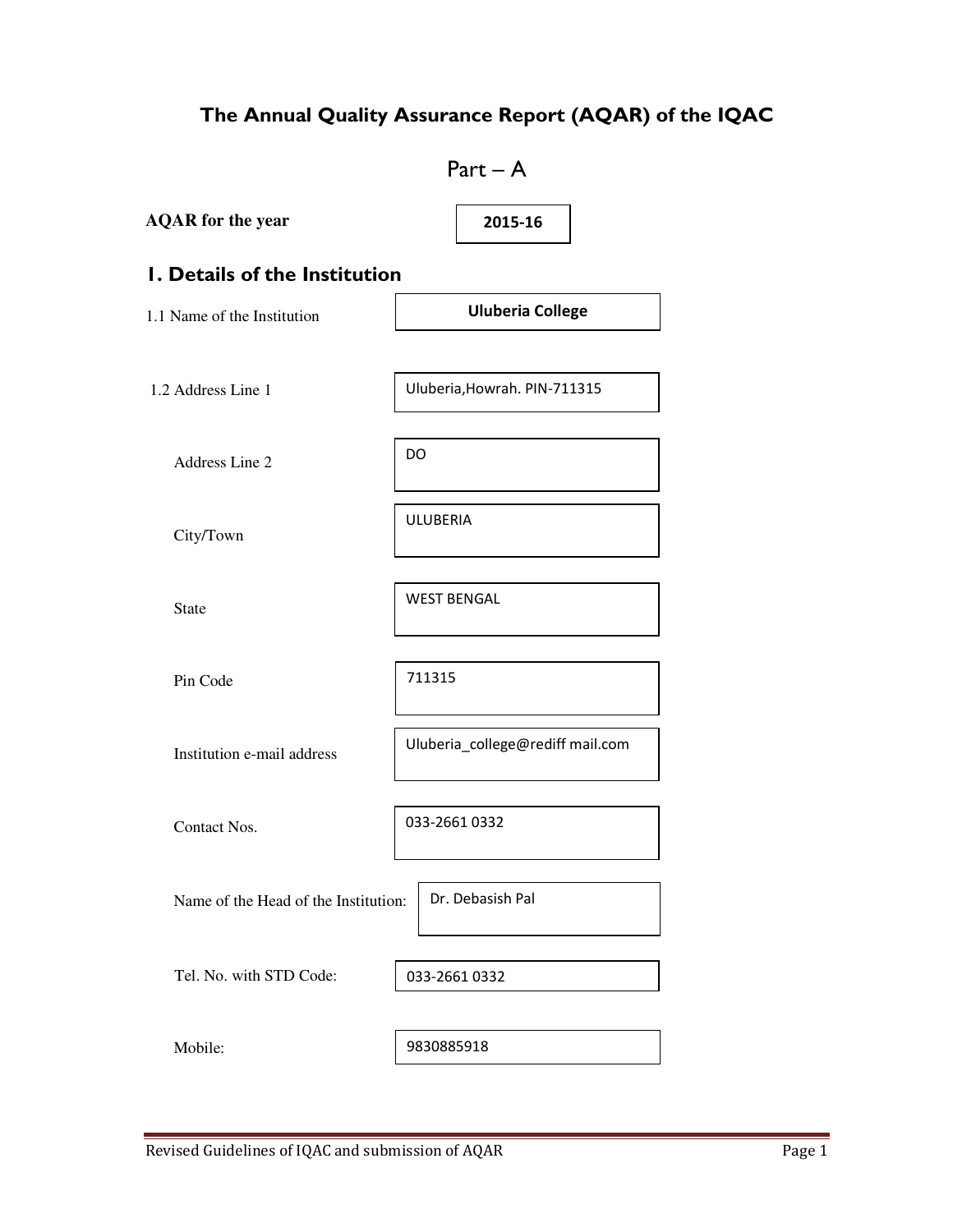| Name of the IQAC Co-ordinator:           | Dr. Aditi Bhattacharya  |               |
|------------------------------------------|-------------------------|---------------|
| Mobile:                                  | 9830656487              |               |
| IQAC e-mail address:                     | Iqac.uluberia@gmail.com |               |
|                                          |                         |               |
| <b>1.3 NAAC Track ID</b>                 | <b>WBCOGN13254</b>      |               |
| <b>OR</b>                                |                         |               |
| 1.4 NAAC Executive Committee No. & Date: |                         | Ec/66/RAR/124 |
| 1.5 Website address:                     | www.uluberiacollege.org |               |
| Web-link of the AQAR:                    |                         |               |

### 1.6 Accreditation Details

| Sl. No. |             | Grade |             | Year of       | Validity    |
|---------|-------------|-------|-------------|---------------|-------------|
|         | Cycle       |       | <b>CGPA</b> | Accreditation | Period      |
|         | $1st$ Cycle | $B++$ | NA          | 2007          | 31.03.2012  |
| 2       | $2nd$ Cycle | B     | 2.48        | 2014          | 20.02.2009- |
|         |             |       |             |               | 2010        |
| 3       | $3rd$ Cycle |       |             |               |             |
|         | $4th$ Cycle |       |             |               |             |

1.7 Date of Establishment of IQAC : DD/MM/YYYY

23/07/2007

1.8 Details of the previous year's AQAR submitted to NAAC after the latest Assessment and Accreditation by NAAC

- i. AQAR\_2014-15 submitted to NAAC\_\_on 08.07.2015\_\_\_\_\_\_\_\_\_\_\_\_\_\_\_\_\_\_\_\_\_\_\_\_\_\_\_\_\_\_\_\_
- ii. AQAR\_\_\_\_\_\_\_\_\_\_\_\_\_\_\_\_\_\_ \_\_\_\_\_\_\_\_\_\_\_\_\_\_\_\_\_\_\_\_\_\_\_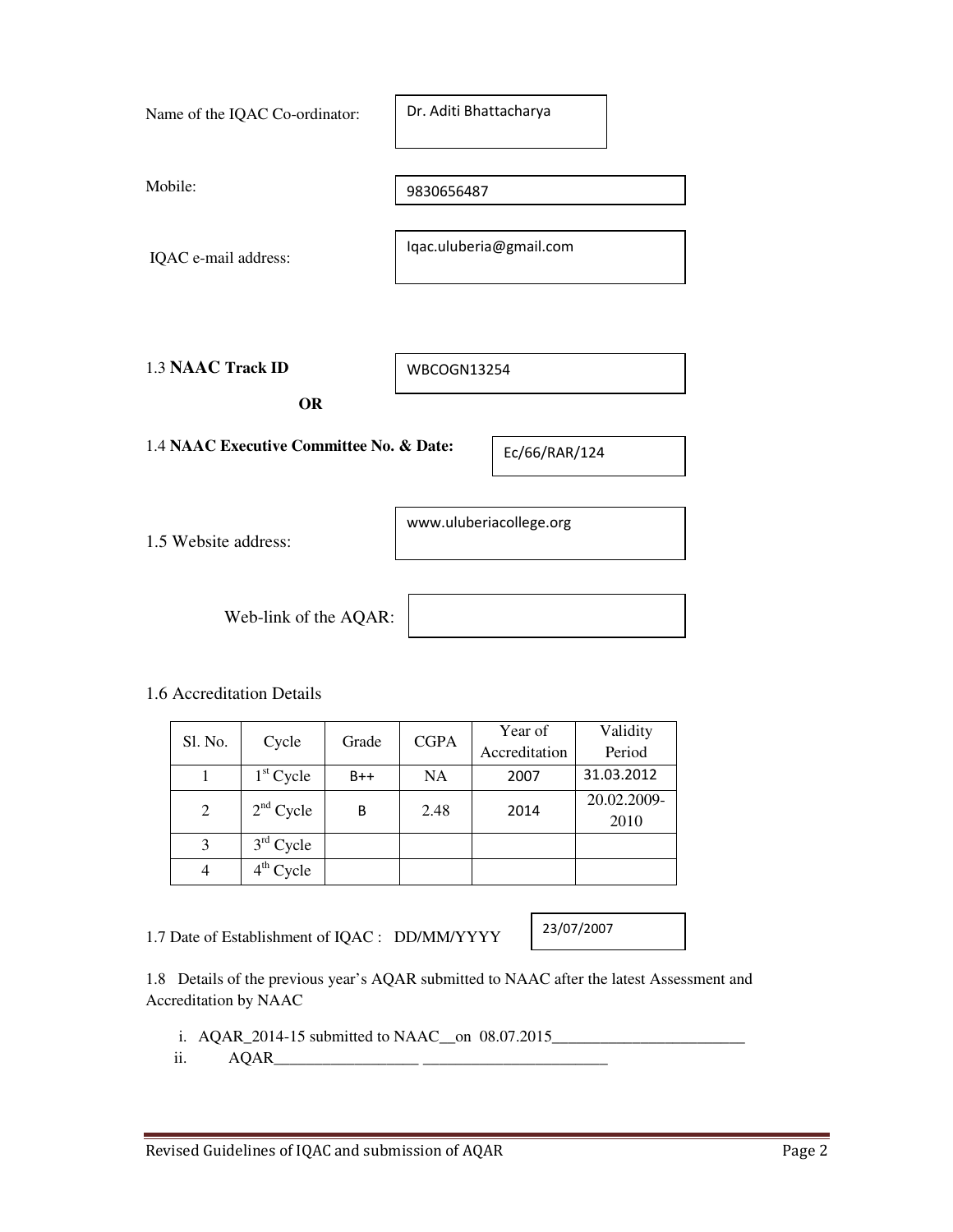| 1.9 Institutional Status                                   |                                                                                        |
|------------------------------------------------------------|----------------------------------------------------------------------------------------|
| University                                                 | Central<br>Deemed<br>Private<br><b>State</b>                                           |
| <b>Affiliated College</b>                                  | ⊻<br>Yes<br>No                                                                         |
| <b>Constituent College</b>                                 | Yes<br>No                                                                              |
| Autonomous college of UGC                                  | Yes<br>No                                                                              |
| Regulatory Agency approved Institution                     | Yes<br>No                                                                              |
| (eg. AICTE, BCI, MCI, PCI, NCI)                            |                                                                                        |
| Co-education<br>Type of Institution                        | <u>IV</u><br>Men<br>Women                                                              |
| Urban                                                      | Rural $\bigtriangledown$<br>Tribal                                                     |
| Grant-in-aid<br><b>Financial Status</b>                    | M<br>UGC 2(f) $\bigvee$<br>⊻<br><b>UGC 12B</b>                                         |
|                                                            | <b>Totally Self-financing</b><br>Grant-in-aid + Self Financing                         |
| 1.10 Type of Faculty/Programme                             |                                                                                        |
| I۷<br>Arts                                                 | Science $\vee$<br>Commerce $\boxtimes$<br>Law PEI (Phys Edu)                           |
| $TEI$ (Edu)<br>Engineering                                 | Health Science<br>Management                                                           |
| Others (Specify)                                           | B.Ed.                                                                                  |
| 1.11 Name of the Affiliating University (for the Colleges) | Calcutta University                                                                    |
|                                                            | 1.12 Special status conferred by Central/ State Government-- UGC/CSIR/DST/DBT/ICMR etc |
| Autonomy by State/Central Govt. / University               | Nil                                                                                    |

 $\begin{array}{c} \rule{0pt}{2ex} \rule{0pt}{2ex} \rule{0pt}{2ex} \rule{0pt}{2ex} \rule{0pt}{2ex} \rule{0pt}{2ex} \rule{0pt}{2ex} \rule{0pt}{2ex} \rule{0pt}{2ex} \rule{0pt}{2ex} \rule{0pt}{2ex} \rule{0pt}{2ex} \rule{0pt}{2ex} \rule{0pt}{2ex} \rule{0pt}{2ex} \rule{0pt}{2ex} \rule{0pt}{2ex} \rule{0pt}{2ex} \rule{0pt}{2ex} \rule{0pt}{2ex} \rule{0pt}{2ex} \rule{0pt}{2ex} \rule{0pt}{2ex} \rule{0pt}{$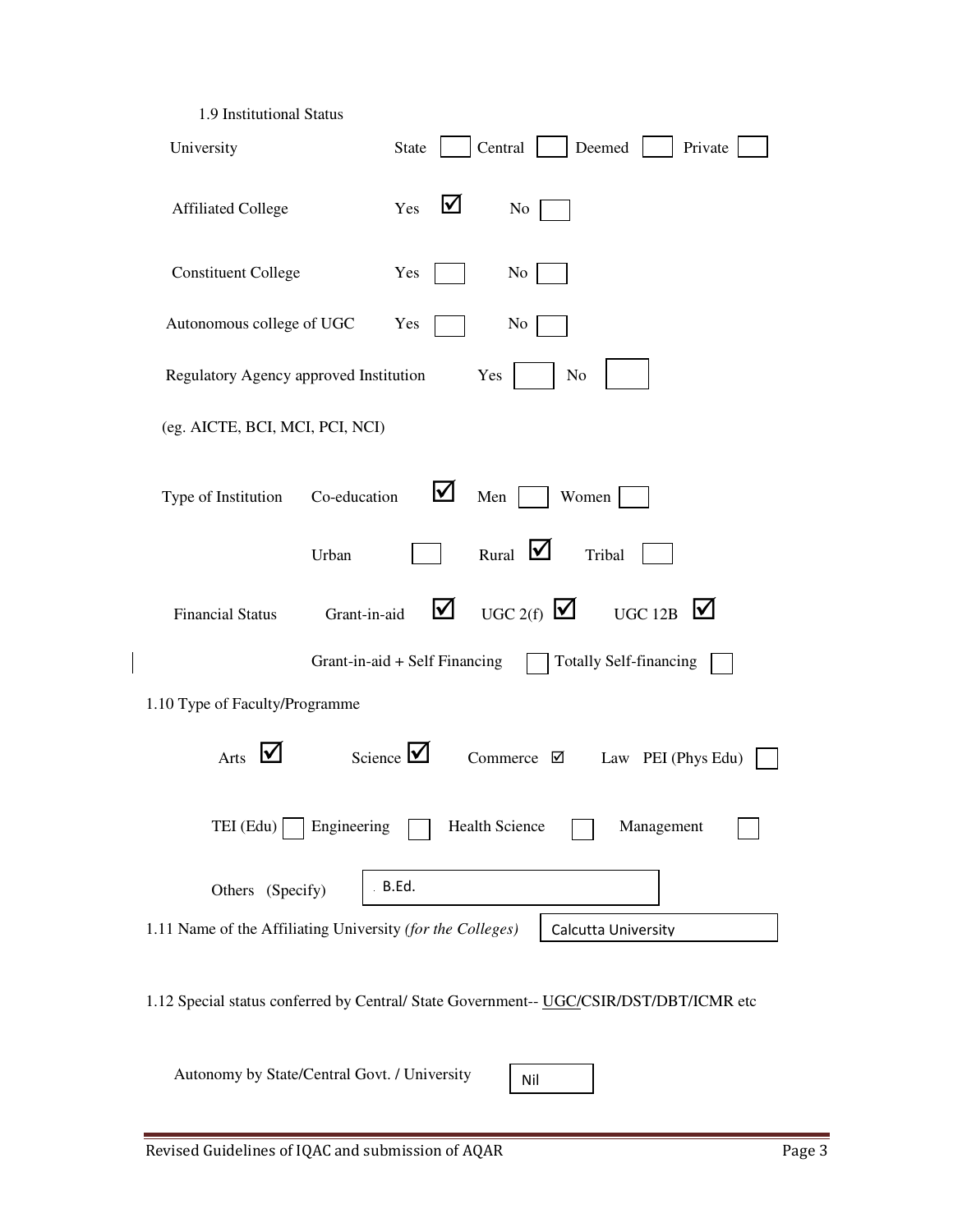| University with Potential for Excellence | Nil | UGC-CPE             | Nil |
|------------------------------------------|-----|---------------------|-----|
| <b>DST Star Scheme</b>                   | Nil | <b>UGC-CE</b>       | Nil |
| UGC-Special Assistance Programme         | Nil | <b>DST-FIST</b>     | Nil |
| UGC-Innovative PG programmes             | Nil | Any other (Specify) | Nil |
| <b>UGC-COP Programmes</b>                | Nil |                     |     |

# 2. IQAC Composition and Activities

| 2.1 No. of Teachers                                  | 10                   |
|------------------------------------------------------|----------------------|
| 2.2 No. of Administrative/Technical staff            | 04                   |
| 2.3 No. of students                                  | 01                   |
| 2.4 No. of Management representatives                | 01                   |
| 2.5 No. of Alumni                                    | 01                   |
| 2.6 No. of any other stakeholder and                 | 01                   |
| community representatives                            |                      |
| 2.7 No. of Employers/ Industrialists                 | $\mathbf 0$          |
| 2.8 No. of other External Experts                    | 0                    |
| 2.9 Total No. of members                             | 18                   |
| 2.10 No. of IQAC meetings held:                      | July 2015-June 2016. |
| 2.11 No. of meetings with various stakeholders:<br>1 | 08<br>No.<br>Faculty |

04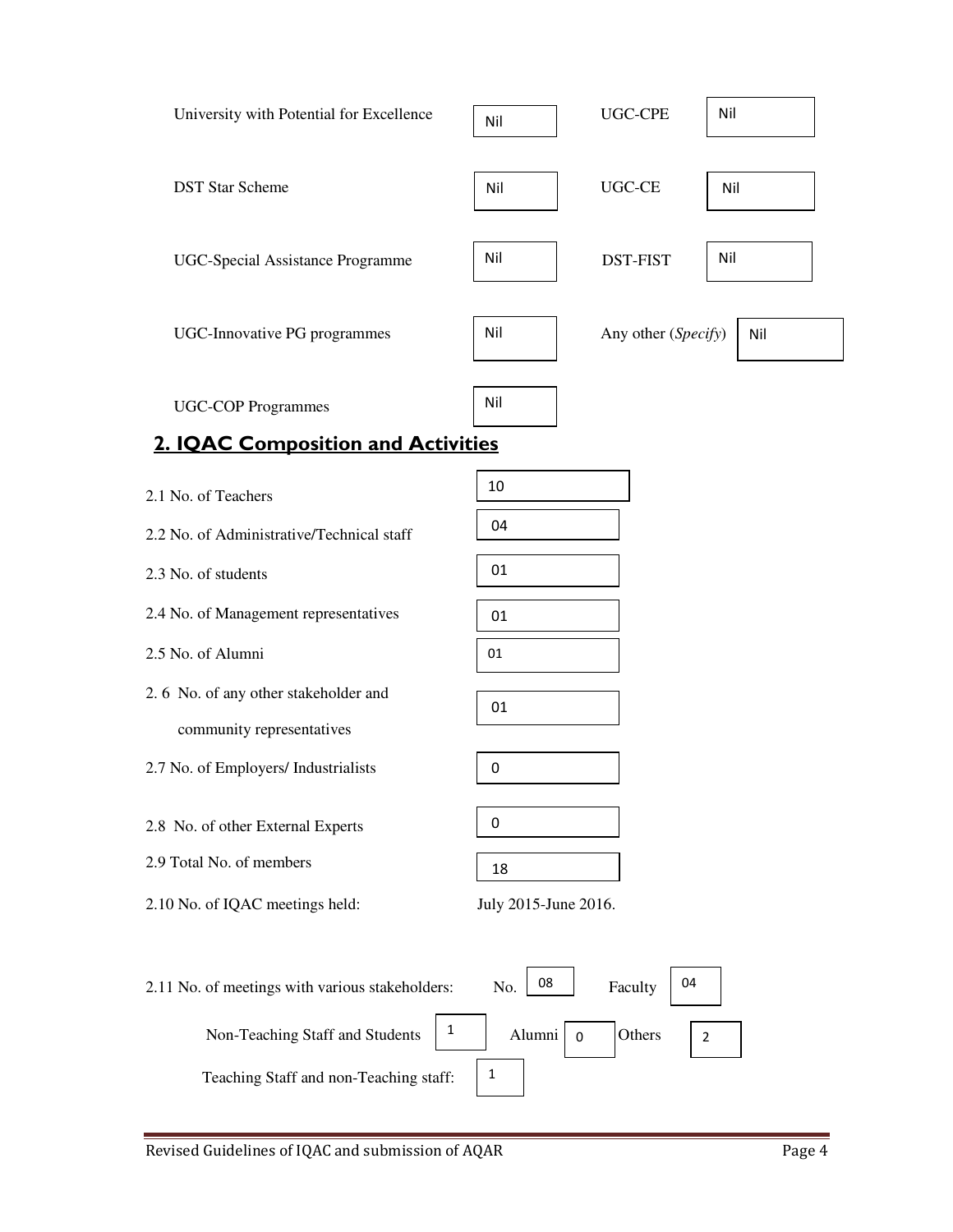2.12 Has IQAC received any funding from UGC during the year? Yes **No** 

| If yes, mention the amount |
|----------------------------|
|----------------------------|

2.13 Seminars and Conferences (only quality related)

(i) No. of Seminars/Conferences/ Workshops/Symposia organized by the IQAC

-

| Total Nos.  | State  <br>National<br>Institution Level<br>International |  |
|-------------|-----------------------------------------------------------|--|
|             |                                                           |  |
| (ii) Themes | Health Awareness Program for Girl Students                |  |

2.14 Significant Activities and contributions made by IQAC

1. **In order to enhance the quality of teaching and learning** IQAC has directed the faculty members to arrange (like previous years) special classes for the academically backward students. Special coaching classes have been arranged for the meritorious students.

In this academic session (2015-2016) IQAC has shown a very strict attitude towards the students who have failed in their Pre-Final Part 1 Test Examination. Almost 10% of the total Honours students are not sent up for their Final University Examination. And this decision has been taken along with the Teachers' Council, Students' Union and Guardian Forum.

To ensure the quality of teaching learning and evaluation based on feedback from stakeholders ( students and guardians ) from the previous academic session we have introduced an Academic calendar which would serve the purpose of accommodating the huge number of students of General Course as well as which would be beneficial for the students of Honours Course.

2. **In order to enhance Student Support Services** IQAC has introduced mass SMS to the students conveying information regarding all sorts of academic activities like examination, deposition of fees, admit card and mark sheet distribution, dates of academic and carrier counselling.

3. **In order to enhance Health awareness as well as Social Commitment** IQAC has started Thalasemia Screening Camp for the students since last 4 years. This year IQAC has organized a Health Awareness Program for Girl Students.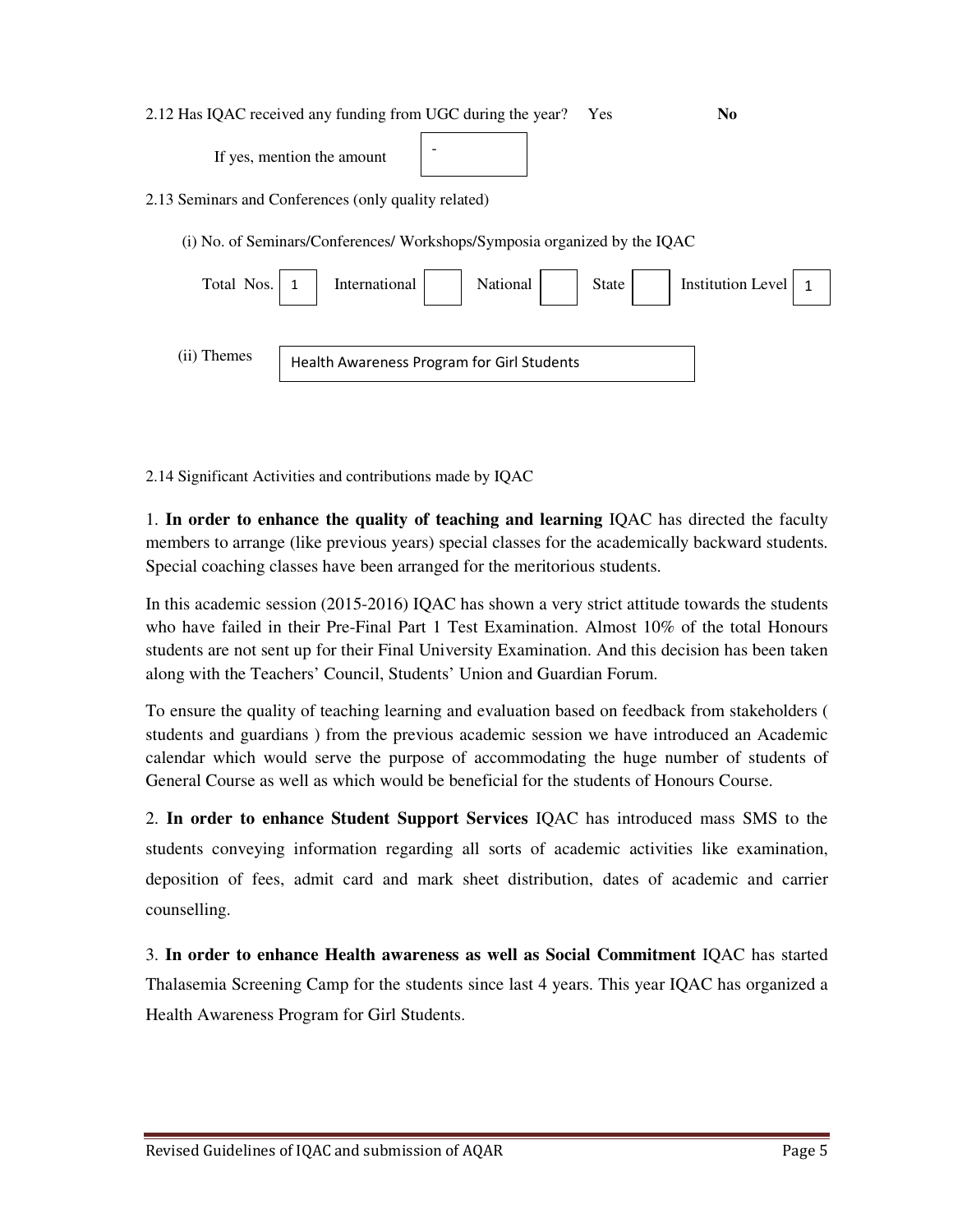# 2.15 Plan of Action by IQAC/Outcome

The plan of action chalked out by the IQAC in the beginning of the year towards quality

enhancement and the outcome achieved by the end of the year \*

| PLAN OF ACTION.                                                          | <b>ACHIEVEMENT</b>                                                                                                                                                                      |
|--------------------------------------------------------------------------|-----------------------------------------------------------------------------------------------------------------------------------------------------------------------------------------|
| i. Collecting feedback from students and<br>guardians                    | ii. Collected from students from February 2015<br>to April 2015 and consolidated. Guardian's<br>feedbacks are reflected in 'Guardian's Meeting'<br>held in different departments.       |
| ii. Conducting internal academic audit on<br>NAAC parameters.            | iii. This cannot be successfully carried out.<br>Only Academic Sub-committee has made a<br>review of the academic activities of the college<br>under the supervision of Governing Body. |
| iii.Organizing Seminars.                                                 | This year we have organized four<br>iii.<br>Departmental Seminars. Student seminars have<br>been organized by different Departments.                                                    |
| iv. Organizing Social Awareness Program &<br><b>Blood Donation Camp.</b> | iv. We have successfully organized Blood<br>Donation Camp and like the previous years we<br>have arranged Thalasemia Screening Test for<br>the staff & students at free cost.           |
| v. Research collaboration                                                | v. This year we have been able to start research<br>work in our Research Lab. In Collaboration with<br>'S.N. Bose Institute: Centre for Basic Sciences.'                                |
| vi. Setting up Gymnasium for Students & Staff                            | .vi. A well-equipped Gymnasium has been<br>installed this year. . (funding from RUSA)                                                                                                   |
| vii Installation of Security Control Machine<br>in the Library           | We have installed a Security Control Machine in<br>the Library. (funding from RUSA)                                                                                                     |

| 2.15 Whether the AQAR was placed in statutory body : Yes $\blacksquare$<br>No.                                                                                                                                                          |  |  |
|-----------------------------------------------------------------------------------------------------------------------------------------------------------------------------------------------------------------------------------------|--|--|
| Syndicate<br>Any other body<br>Management<br>Governing Body                                                                                                                                                                             |  |  |
| Provide the details of the action taken                                                                                                                                                                                                 |  |  |
| The IQAC coordinator, on behalf of IQAC, informed Governing Body<br>regarding the preparation of AQAR (July, 2015 - June, 2016). She placed<br>the AQAR in the Governing Body meeting held on 05.07.2016 and G.B.<br>approved the AQAR. |  |  |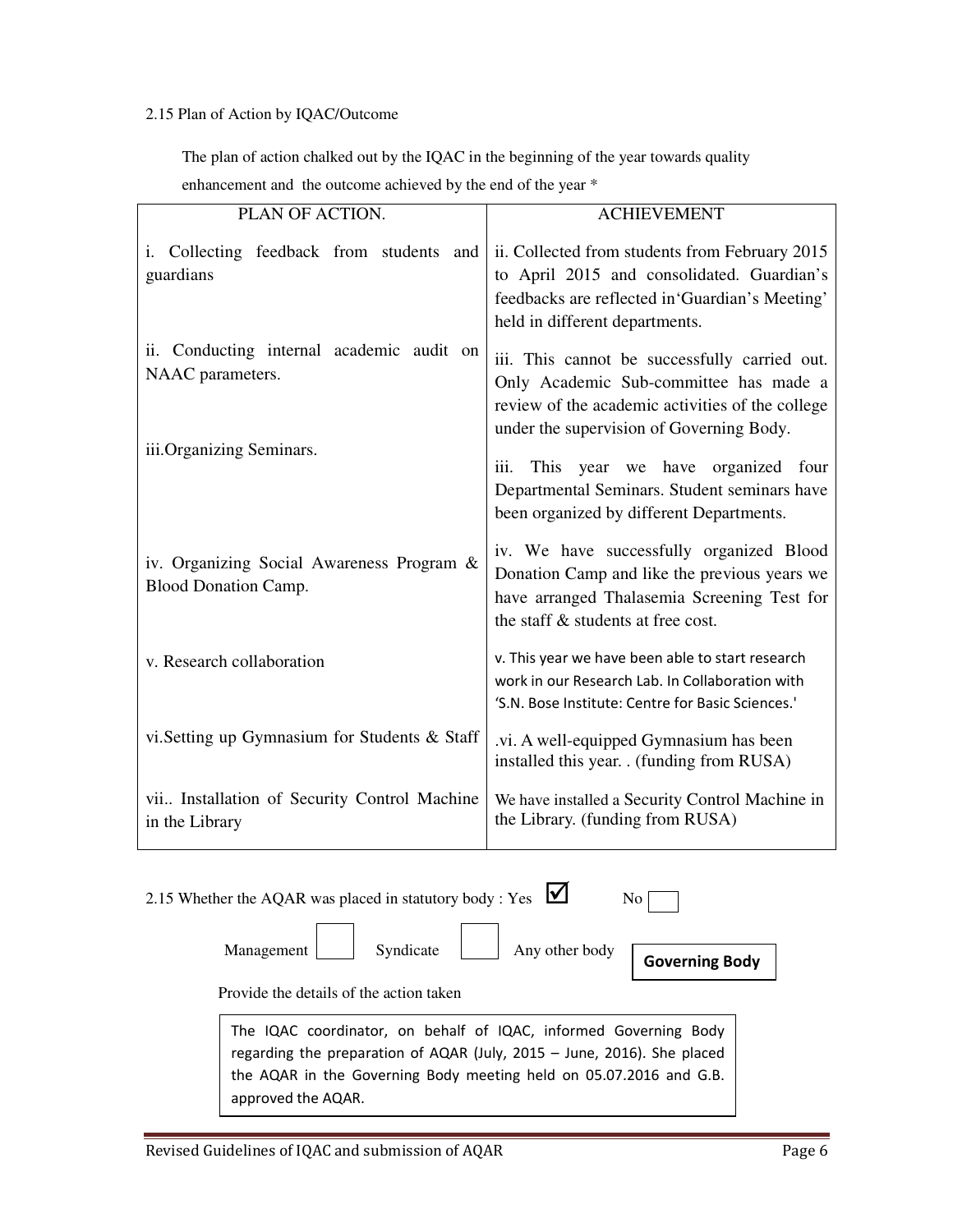# Criterion – I

# 1. Curricular Aspects

| Level of the<br>Programme | Number of<br>existing<br>Programmes | Number of<br>programmes added<br>during the year | Number of<br>self-financing<br>programmes | Number of value<br>added / Career<br>Oriented<br>programmes |
|---------------------------|-------------------------------------|--------------------------------------------------|-------------------------------------------|-------------------------------------------------------------|
| PhD                       | NA.                                 |                                                  |                                           |                                                             |
| PG                        | 01                                  |                                                  |                                           |                                                             |
| <b>UG</b>                 | 03                                  |                                                  |                                           |                                                             |
| PG Diploma                |                                     |                                                  |                                           |                                                             |
| <b>Advanced Diploma</b>   |                                     |                                                  |                                           |                                                             |
| Diploma                   |                                     |                                                  | 01                                        | 02                                                          |
| Certificate               |                                     |                                                  | 01                                        | 01                                                          |
| Others                    |                                     |                                                  |                                           | 01                                                          |
| <b>Total</b>              | 9                                   |                                                  |                                           |                                                             |
| Interdisciplinary         |                                     |                                                  |                                           |                                                             |
| Innovative                |                                     |                                                  |                                           |                                                             |

1.1 Details about Academic Programmes

1.2 (i) Flexibility of the Curriculum: CBCS/Core/Elective option / Open options (ii) Pattern of programmes:

| Pattern   | Number of programmes |
|-----------|----------------------|
| Semester  |                      |
| Trimester |                      |
| Annual    | <b>ANNUAL</b>        |

| 1.3 Feedback from stakeholders* Alumni $\vec{\mathbf{z}}$ Parents $\vec{\mathbf{z}}$ Employers $\vec{\mathbf{z}}$ Students $\vec{\mathbf{z}}$ |  |  |  |
|-----------------------------------------------------------------------------------------------------------------------------------------------|--|--|--|
| (On all aspects)                                                                                                                              |  |  |  |
|                                                                                                                                               |  |  |  |

| w. |  |
|----|--|
|    |  |

Mode of feedback : Online Manual  $\Box$  Co-operating schools (for PEI)

1.4 Whether there is any revision/update of regulation or syllabi, if yes, mention their salient aspects.

NA

- 1.5 Any new Department/Centre introduced during the year. If yes, give details.
	- NIL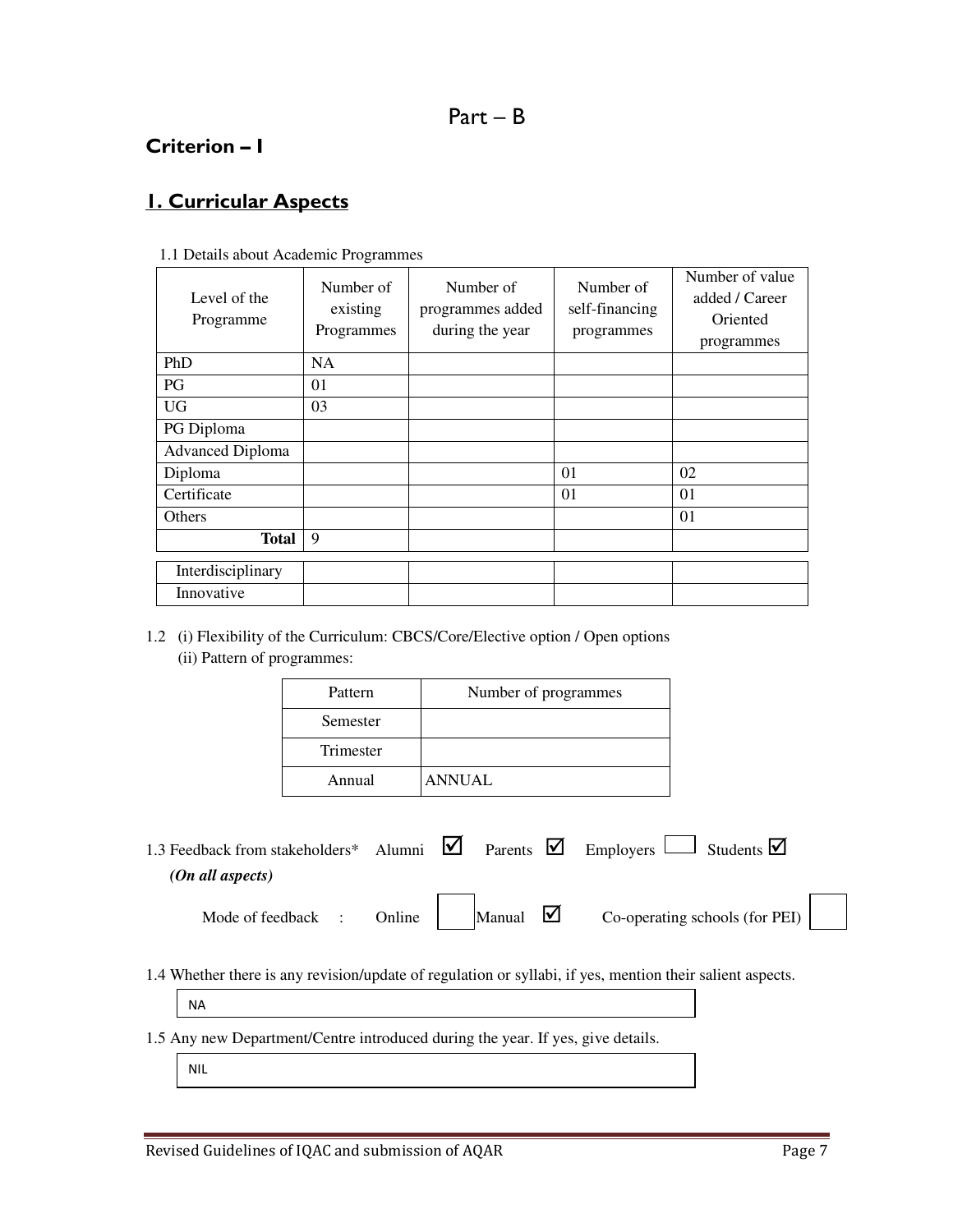# Criterion – II

# 2. Teaching, Learning and Evaluation

2.1 Total No. of permanent faculty

| Total | Asst. Professors   Associate Professors   Professors   Others |    |    |
|-------|---------------------------------------------------------------|----|----|
|       | $10$ (BY CAS)                                                 | NA | 20 |

2.2 No. of permanent faculty with Ph.D.

2.3 No. of Faculty Positions Recruited (R) and Vacant (V) during the year

| Asst.<br>Professors |    | Associate<br>Professors |    | Professors |    | Others |    | Total |    |
|---------------------|----|-------------------------|----|------------|----|--------|----|-------|----|
| R                   |    | R                       |    | R          |    | R      |    | R     |    |
|                     | 19 | NA                      | NA | NA         | NA | 23     | 03 | 75    | 22 |
|                     |    |                         |    |            |    |        |    |       |    |

2.4 No. of Guest and Visiting faculty and Temporary faculty 10

2.5 Faculty participation in conferences and symposia:

| No. of Faculty          | International level | National level | State level | Institutional |
|-------------------------|---------------------|----------------|-------------|---------------|
|                         |                     |                |             | Level         |
| Attended                |                     | 05             |             |               |
| Presented papers        |                     |                |             |               |
| <b>Resource Persons</b> |                     |                |             |               |

20

2.6 Innovative processes adopted by the institution in Teaching and Learning:

The IQAC has set the bench marks for teaching and learning process. Accordingly, each department has adopted different modes of teaching and learning according to their conveniences. such as:

- 1. Use of smart board
- 2. Field work for assignment
- 3. Teaching through projectors
- 4. Movie Screening
- 5. Home Assignment.

6. Interactive Sessions between teachers as well as between students and teachers.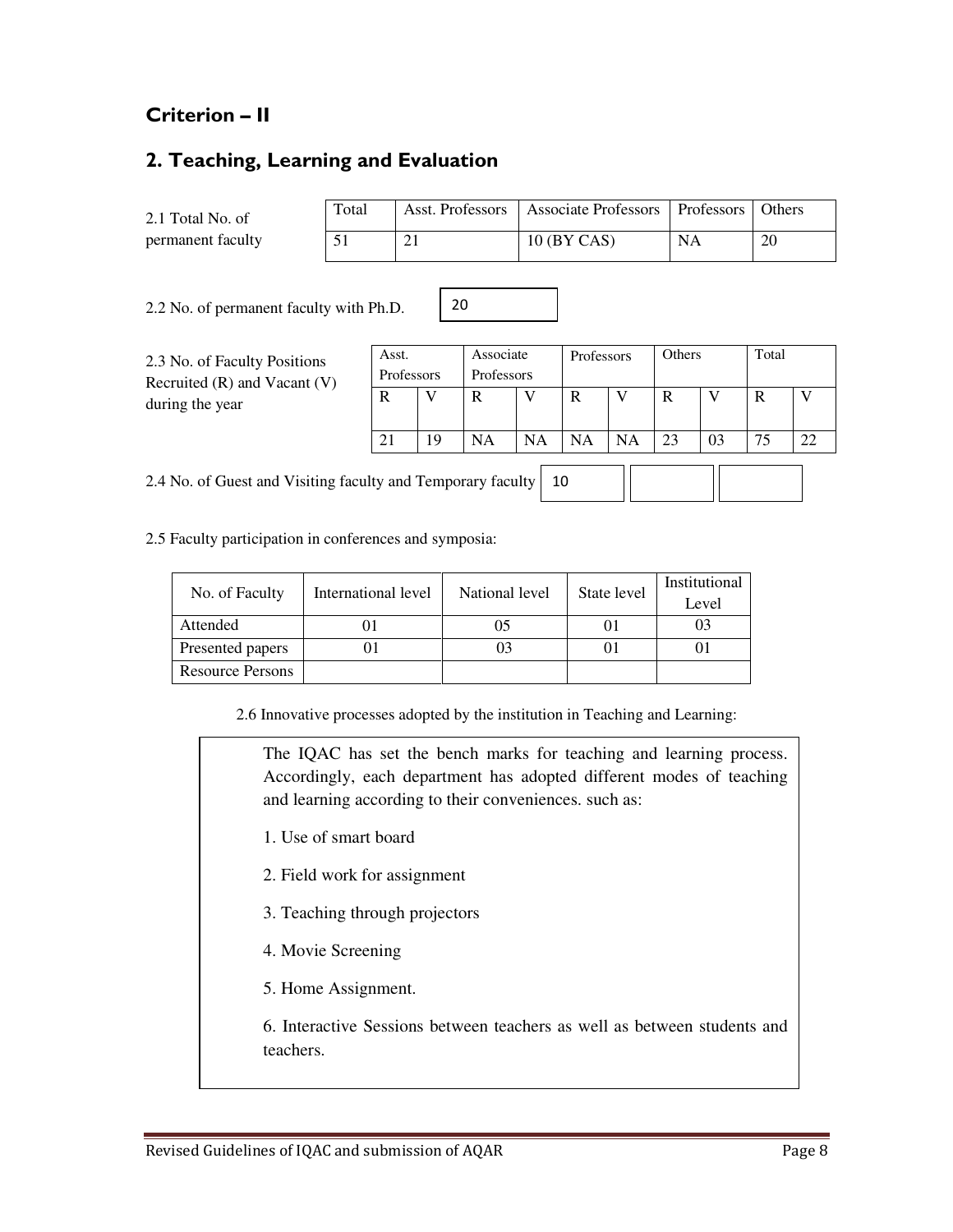2.7 Total No. of actual teaching days during this academic year

216 DAYS

- 2.8 Examination/ Evaluation Reforms initiated by the Institution (for example: Open Book Examination, Bar Coding, Double Valuation, Photocopy, Online Multiple Choice Questions)
	- 4-5

NA

- 2.9 No. of faculty members involved in curriculum restructuring/revision/syllabus development as member of Board of Study/Faculty/Curriculum Development workshop
- 2.10 Average percentage of attendance of students
- 70%
- 2.11 Course/Programme wise distribution of pass percentage :

| Title of the<br>Programme | Total no. of<br>students |                 |            | Division   |             |          |
|---------------------------|--------------------------|-----------------|------------|------------|-------------|----------|
|                           | appeared                 | Distinction $%$ | $I\%$      | II $%$     | III /P $\%$ | Pass $%$ |
| BA (HONS)                 | 348                      | <b>NA</b>       | 1.15       | 77.3       | 7.759       | 86.207   |
| B.SC. (HONS)              | 83                       | <b>NA</b>       | 28.9       | 54.22      | 1.205       | 86.747   |
| <b>B.COM (HONS)</b>       | 19                       | <b>NA</b>       | <b>NIL</b> | 21.053     | <b>NIL</b>  | 21.053   |
| <b>BA</b> (GEN)           | 844                      | <b>NA</b>       | NIL.       | 40         | 6.161       | 46.209   |
| B.SC. (GEN)               | 116                      | <b>NA</b>       | 21.6       | 47.41      | 3.448       | 72.414   |
| <b>B.COM</b> (GEN)        | 37                       | <b>NA</b>       | <b>NIL</b> | <b>NIL</b> | 8.108       | 8.108    |
| B.Ed.                     | 94                       | <b>NA</b>       | 100        | <b>NIL</b> | <b>NA</b>   | 100.0    |

2.12 How does IQAC Contribute/Monitor/Evaluate the Teaching & Learning processes :

 For monitoring and evaluating teaching and learning process IQAC has taken the following steps:

 1. Students are being constantly evaluated through Class Tests, Quiz, Seminars and Home Assignments.

 2. By organising Guardians meeting and by collecting feedback from them IQAC evaluates the teaching learning process.

 3. Through Academic Subcommittee IQAC keeps vigilance on the teaching learning process.

 4. Considering and analysing Students' feedback IQAC monitors teaching learning process.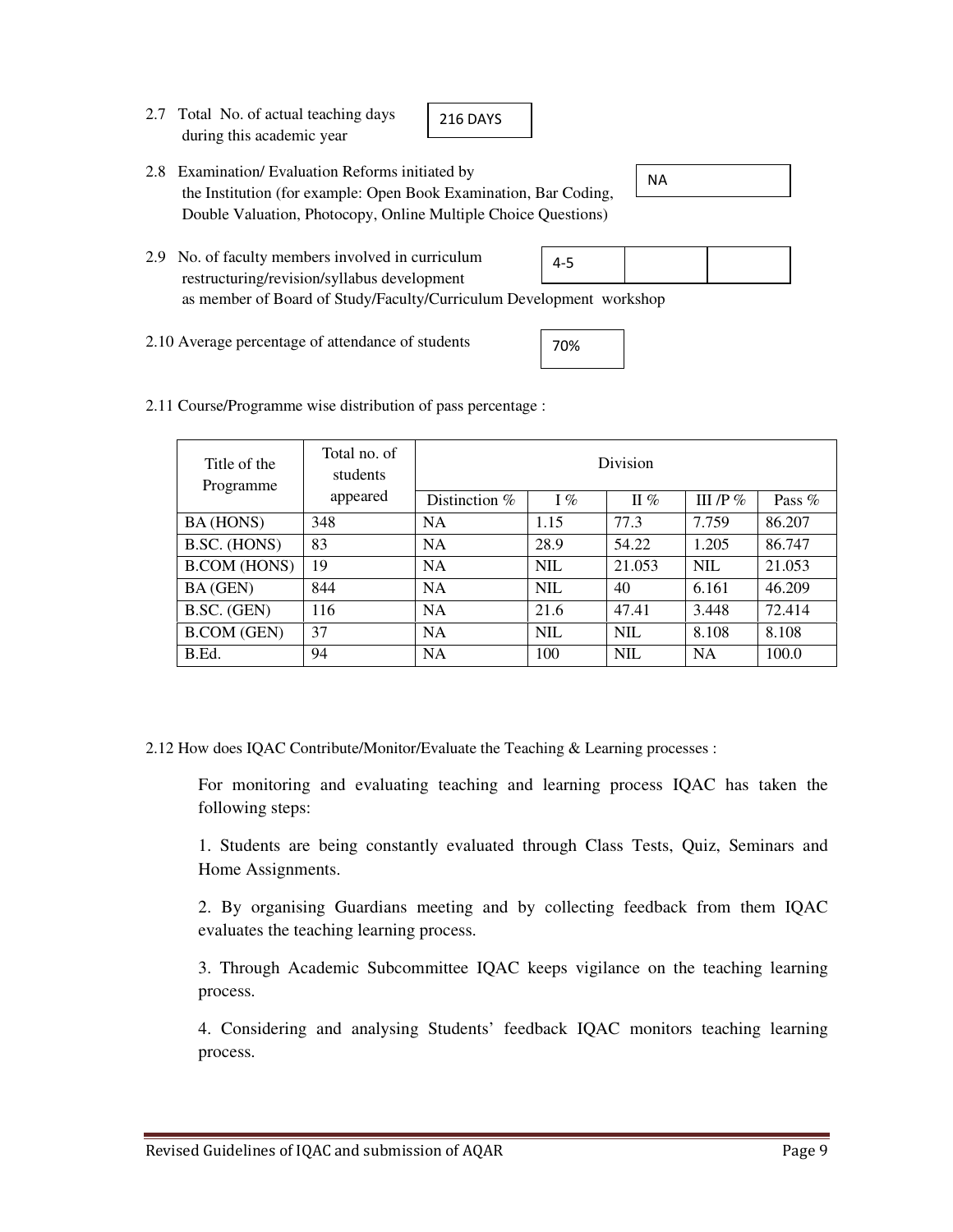2.13 Initiatives undertaken towards faculty development: NA.

 (**College cannot organize any such programme. But faculty members can join the Refresher/ Orientation Program under FIP organized by any University.)** 

| <b>Faculty / Staff Development Programmes</b>  | Number of faculty<br>benefitted |
|------------------------------------------------|---------------------------------|
| Refresher courses                              | 2                               |
| UGC – Faculty Improvement Programme            |                                 |
| HRD programmes                                 |                                 |
| Orientation programmes                         |                                 |
| Faculty exchange programme                     |                                 |
| Staff training conducted by the university     |                                 |
| Staff training conducted by other institutions |                                 |
| Summer / Winter schools, Workshops, etc.       |                                 |
| Others                                         |                                 |

#### 2.14 Details of Administrative and Technical staff

| Category                    | Number of<br>Permanent<br><b>Employees</b> | Number of<br>Vacant<br>Positions | Number of<br>permanent<br>positions filled<br>during the Year | Number of<br>positions filled<br>temporarily |
|-----------------------------|--------------------------------------------|----------------------------------|---------------------------------------------------------------|----------------------------------------------|
| <b>Administrative Staff</b> | 29                                         | 27                               | Nil                                                           | 25                                           |
| <b>Technical Staff</b>      | 04                                         | 03                               | Nil                                                           | Nil                                          |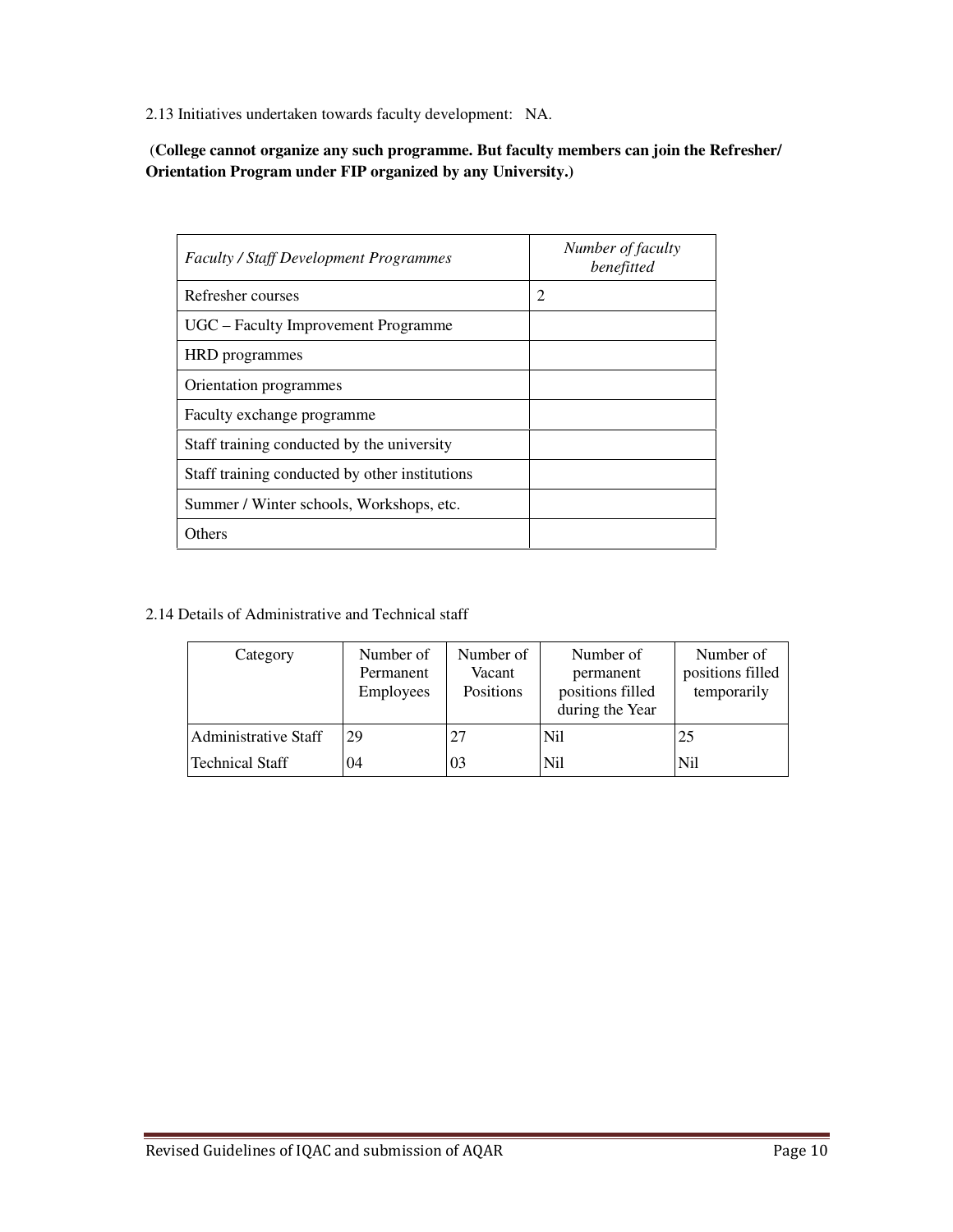# Criterion – III

# 3. Research, Consultancy and Extension

3.1 Initiatives of the IQAC in Sensitizing/Promoting Research Climate in the institution

- 1. Organizing study circle for the faculty members where they present papers.
- 2. Encouraging the faculty members for contributing papers for College Academic Journal 'Quest'.(ISSN NO:2319-2151)
- 3. Encouraging Interdisciplinary Research Activities. Our college has received Forty Lakhs (40,00,000) from BOOST (sanctioned by the Dept. of Bio-Technology, W.B. Govt) where Five Science Departments of the college are involved. From this year we have made a collaborative venture with "S.N. Bose Institute: Centre of Basic Sciences' and research work has been started.
- 4. Appealing the Authority to grant special leaves to the faculty members for joining different seminars both inside and outside India.
- 5. Appealing the Authority to grant study leave for carrying out Doctoral or Post-Doctoral Research Work.

3.2 Details regarding major projects

|                            | Completed  | Ongoing | Sanctioned | Submitted  |
|----------------------------|------------|---------|------------|------------|
| Number                     | $\theta_1$ |         |            |            |
| <b>Outlay in Rs. Lakhs</b> | 5.64 Lakhs |         |            | 5.64 Lakhs |

3.3 Details regarding minor projects

|                     | Completed | Ongoing              | Sanctioned | Submitted |
|---------------------|-----------|----------------------|------------|-----------|
| Number              |           | 02                   |            |           |
| Outlay in Rs. Lakhs |           | 3.35<br>$\&$<br>2.40 |            |           |
|                     |           | Lakhs                |            |           |

3.4 Details on research publications

|                          | International | National | Others |
|--------------------------|---------------|----------|--------|
| Peer Review Journals     |               |          | ιo     |
| Non-Peer Review Journals |               |          |        |
| e-Journals               |               |          |        |
| Conference proceedings   |               |          |        |
|                          |               |          |        |

\***Please see Annexure No.1**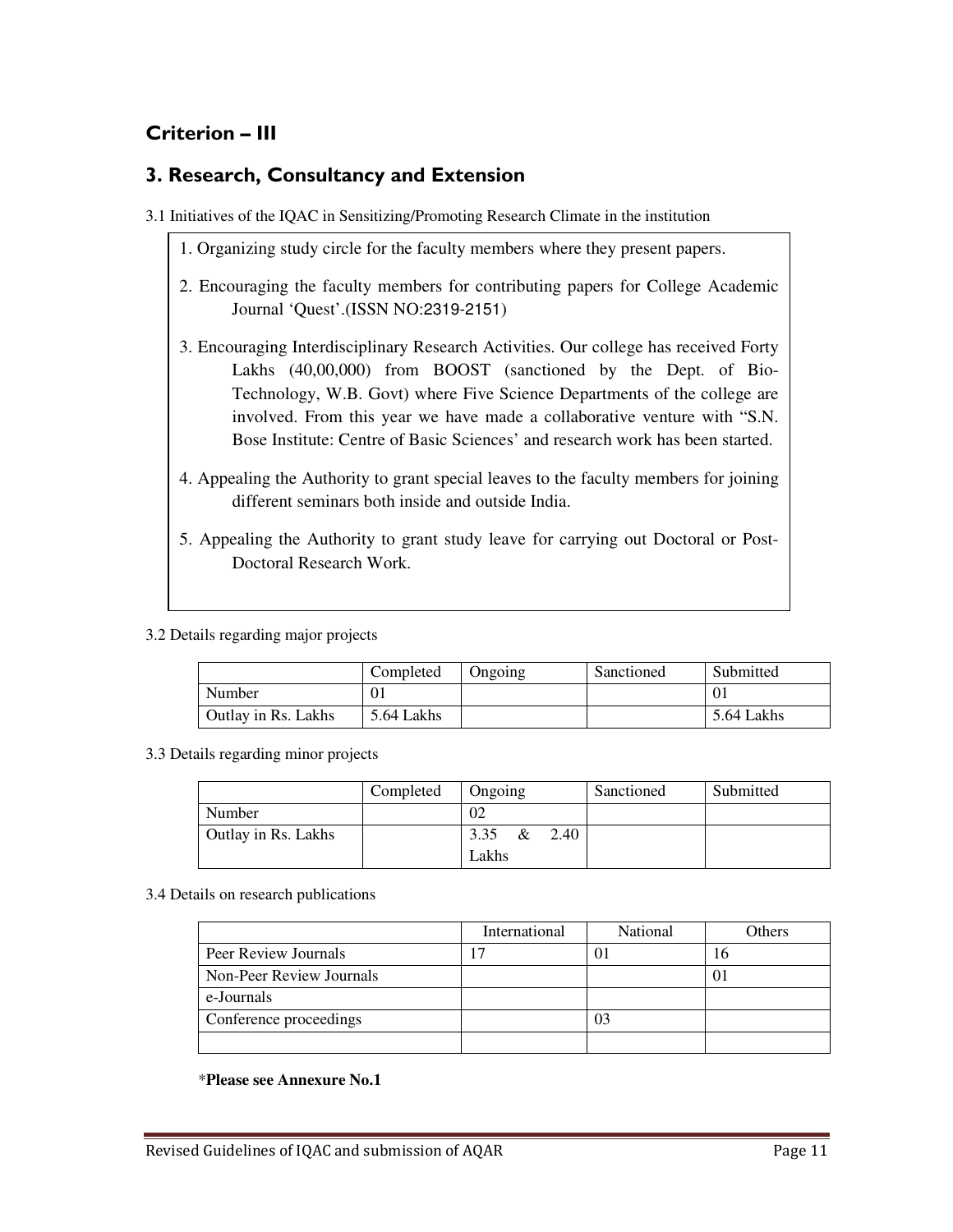3.5 Details on Impact factor of publications:

| <b>Range</b> | . .<br>- | verage | -ındex | <b>COPUS</b><br>1n<br>NOS.<br>NO.<br>UJ. |  |
|--------------|----------|--------|--------|------------------------------------------|--|
|--------------|----------|--------|--------|------------------------------------------|--|

3.6 Research funds sanctioned and received from various funding agencies, industry and other organisations

| Nature of the Project                                                         | Number   | Duration<br>Year | Name of the<br>funding<br>Agency | Total grant<br>sanctioned | Received   |
|-------------------------------------------------------------------------------|----------|------------------|----------------------------------|---------------------------|------------|
| Major projects<br>(Completed)                                                 | 01       | 03               | UGC                              | 5.64\ Lakhs               |            |
| Major projects<br>(Ongoing)                                                   | $\Omega$ |                  |                                  |                           |            |
| Minor Projects<br>(Ongoing)                                                   | 02       | 02               | <b>UGC</b>                       | 6.75 Lakhs                | 4.78 Lakhs |
| Interdisciplinary<br>Projects                                                 |          |                  |                                  |                           |            |
| Industry sponsored                                                            |          |                  |                                  |                           |            |
| Projects sponsored by<br>the University/College                               |          |                  |                                  |                           |            |
| Students research<br>projects<br>(other than compulsory by the<br>University) |          |                  |                                  |                           |            |
| Any other (Specify)                                                           | 01       | 5                | DBT, GOVT<br>OF WB               | 40 Lakhs                  | 40 Lakhs   |
| Total                                                                         |          |                  |                                  |                           |            |

| 3.7 No. of books published i) With ISBN No.            |                            | $\overline{2}$          | <b>Chapters in Edited Books</b>               | 03           |
|--------------------------------------------------------|----------------------------|-------------------------|-----------------------------------------------|--------------|
|                                                        | ii) Without ISBN No.       | $\Omega$                |                                               |              |
| 3.8 No. of University Departments receiving funds from |                            |                         |                                               |              |
|                                                        | UGC-SAP<br><b>DPE</b>      | CAS                     | <b>DST-FIST</b><br><b>DBT</b> Scheme/funds    |              |
| 3.9 For colleges                                       | Autonomy<br><b>INSPIRE</b> | <b>CPE</b><br><b>CE</b> | <b>DBT Star Scheme</b><br>Any Other (specify) | <b>BOOST</b> |
| 3.10 Revenue generated through consultancy             |                            | Nil                     |                                               |              |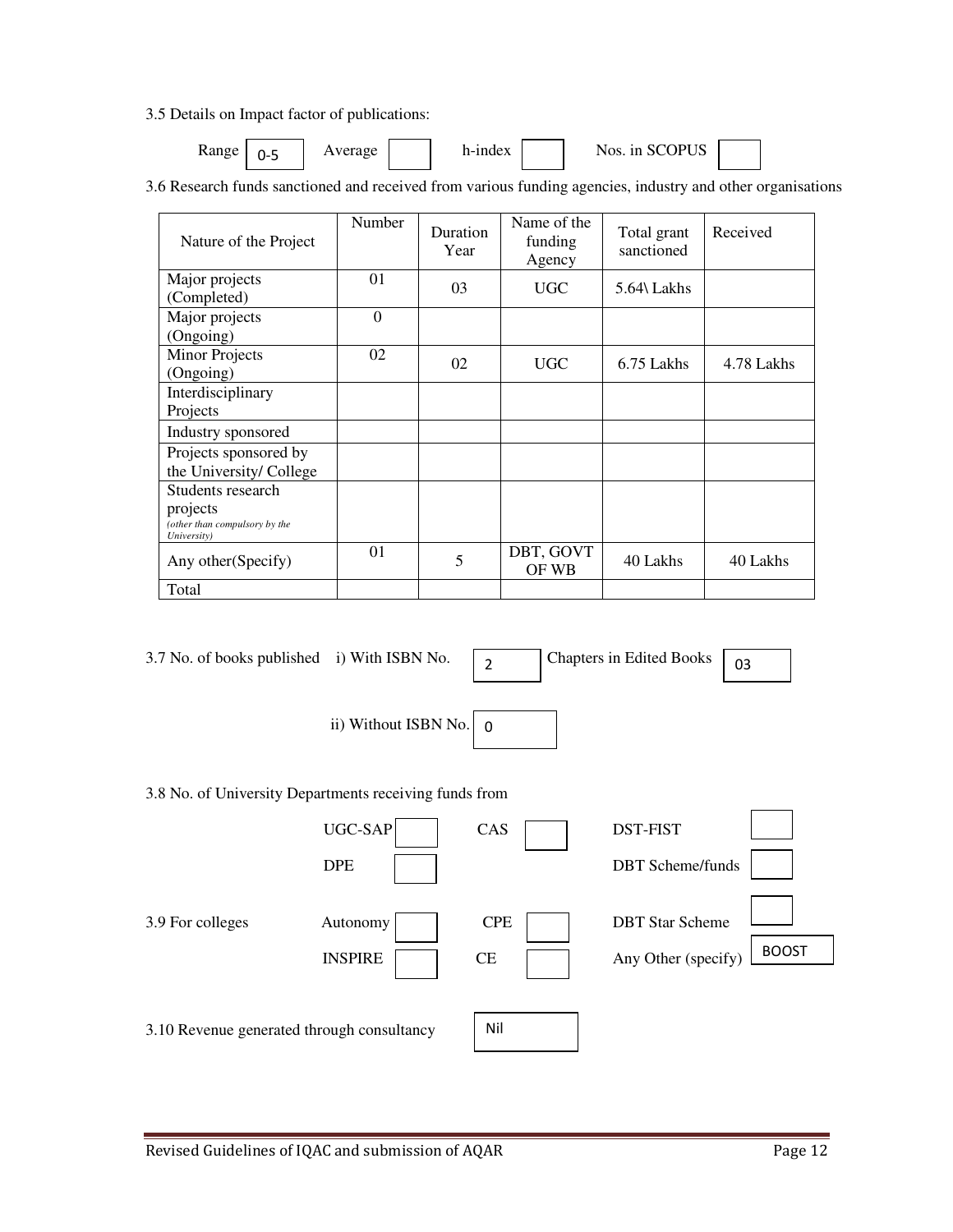3.11 No. of conferences organized by the Institution

| Level      | International   National | State | Univ. | College |
|------------|--------------------------|-------|-------|---------|
| Number     |                          |       |       | $0.5*$  |
| Sponsoring |                          |       |       |         |
| agencies   |                          |       |       | College |

#### \***Please See Annexure No**: **2**

- 3.12 No. of faculty served as experts, chairpersons or resource persons: 01
- 3.13 No. of collaborations International National \*  $\vert$  01 Any other 01

#### \***Collaboration with 'S.N. Bose Institute: Centre of Basic Science'**.

- 3.14 No. of linkages created during this year Nil
- 3.15 Total budget for research for current year in lakhs: 2,00000

| From Funding agency | <b>BOOST</b> | From Management of University/College |  |
|---------------------|--------------|---------------------------------------|--|
| Total               |              |                                       |  |

3.16 No. of patents received this year

| Type of Patent |         | Number |
|----------------|---------|--------|
| National       | Applied | Ni1    |
|                | Granted |        |
| International  | Applied |        |
|                | Granted |        |
|                | Applied |        |
| Commercialised | Granted |        |

3.17 No. of research awards/ recognitions received by faculty and research fellows Of the institute in the year: Nil

|  | Total   International   National   State   University   Dist   College |  |  |  |
|--|------------------------------------------------------------------------|--|--|--|
|  |                                                                        |  |  |  |

\*\*3.18 No. of faculty from the Institution who are Ph. D. Guides and students registered under them

| 02 |  |
|----|--|
| 04 |  |

\*\* As our institution is an undergraduate institution the teachers cannot independently guide the research scholars. They guide the research scholars of other Post Graduate or Research Institutions and guide the students in collaboration with the research guides of those Institutions under which the students registrar themselves for Ph.D3.19 No. of Ph.D. awarded by faculty from the Institution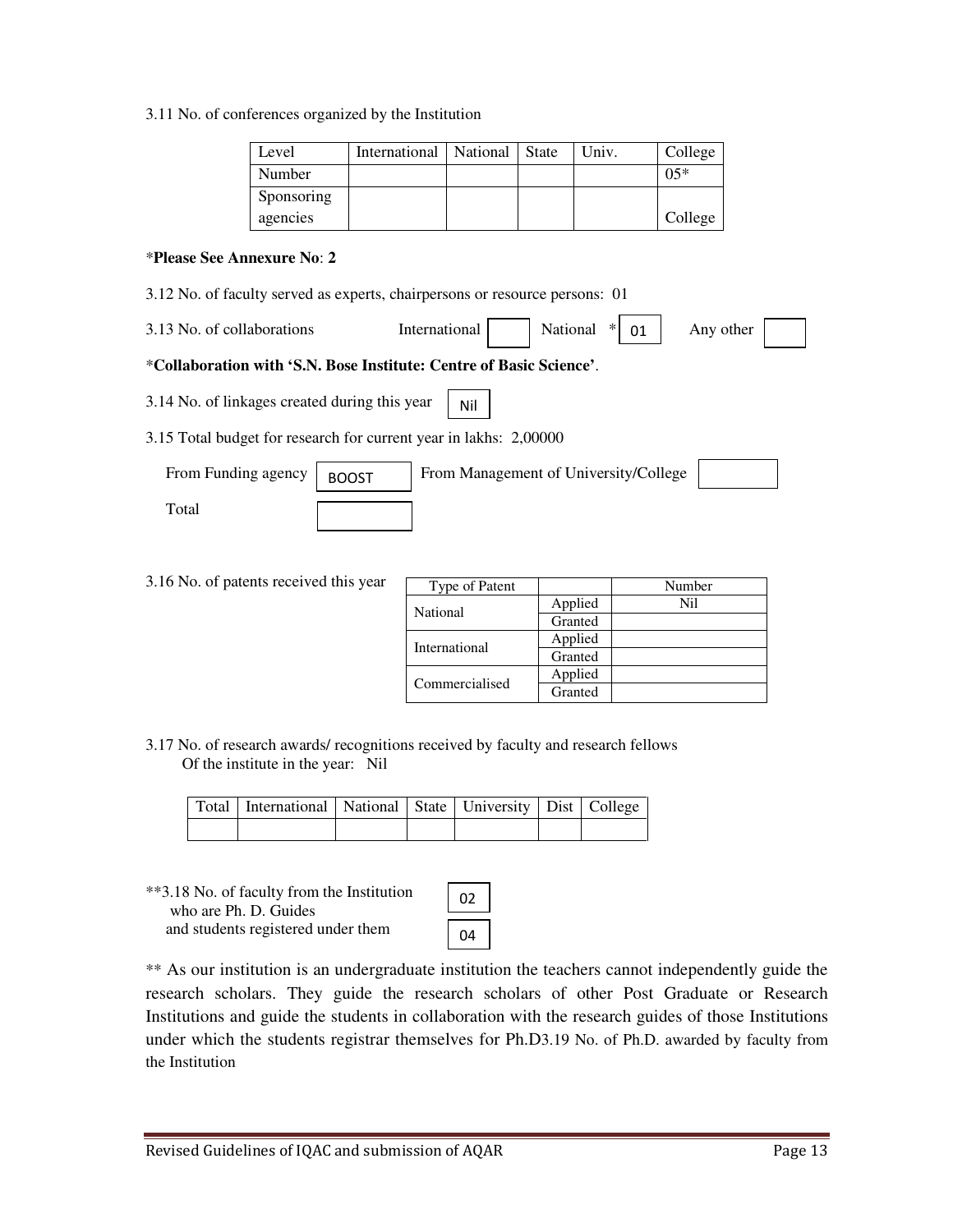| 3.20 No. of Research scholars receiving the Fellowships (Newly enrolled + existing ones): NA |                                                                                          |
|----------------------------------------------------------------------------------------------|------------------------------------------------------------------------------------------|
| <b>JRF</b><br><b>SRF</b>                                                                     | Project Fellows<br>Any other                                                             |
| 3.21 No. of students Participated in NSS events:                                             | State level<br>University /College level<br>100<br>National level<br>International level |
| 3.22 No. of students participated in NCC events:                                             |                                                                                          |
|                                                                                              | State level<br>University/College level<br>10<br>320                                     |
|                                                                                              | National level<br>International level<br>4                                               |
| 3.23 No. of Awards won in NSS:                                                               | State level<br>University level<br>National level<br>International level                 |
| 3.24 No. of Awards won in NCC:                                                               |                                                                                          |
|                                                                                              | University level<br>State level<br>10                                                    |
|                                                                                              | National level<br>International level<br>4                                               |
|                                                                                              | Sub divisional Level: 01                                                                 |
|                                                                                              | Local Level: 03                                                                          |
| 3.25 No. of Extension activities organized                                                   |                                                                                          |
| University forum<br>College forum                                                            |                                                                                          |
| $\rm NCC$<br><b>NSS</b><br>02                                                                | Any other<br>02                                                                          |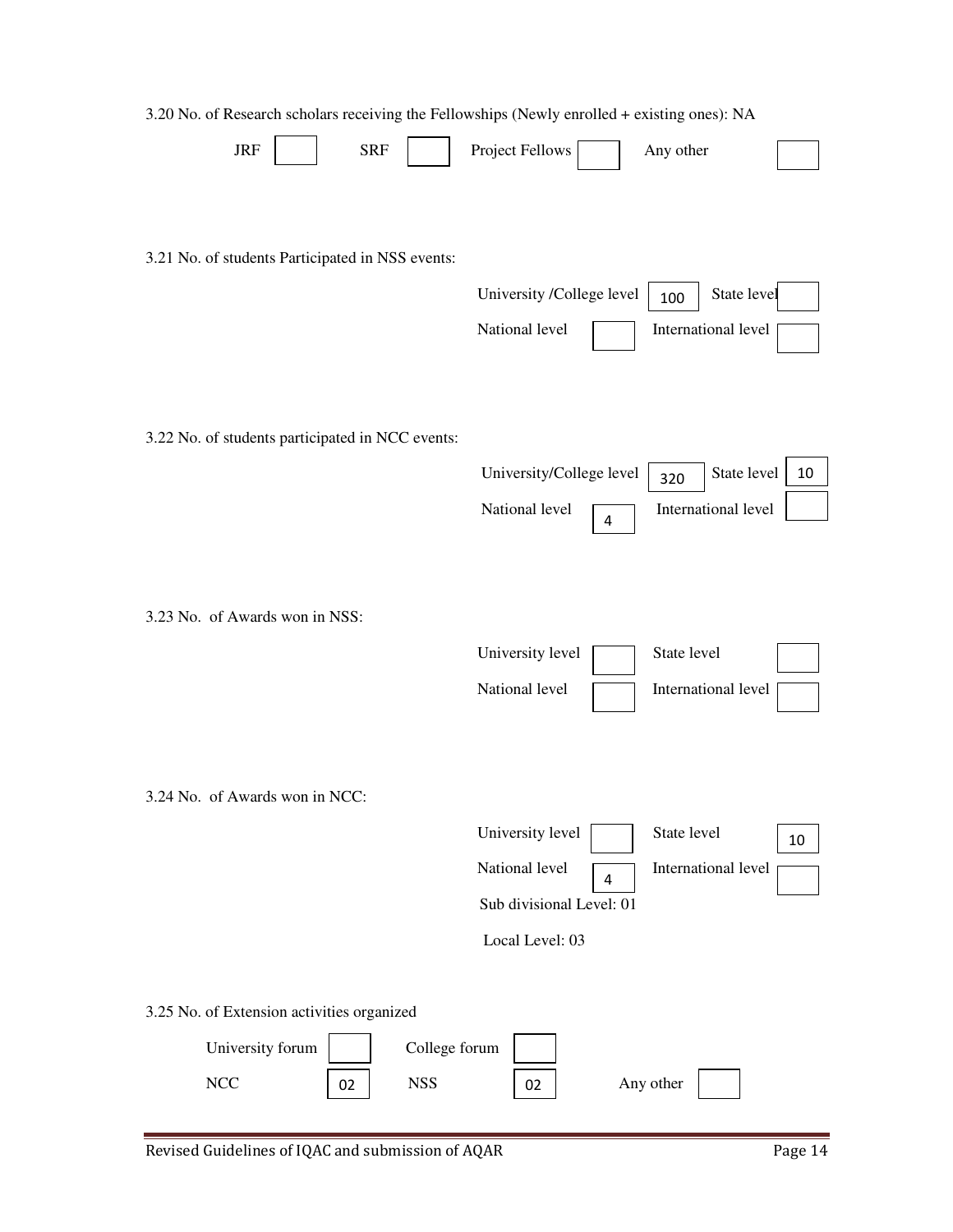3.26 Major Activities during the year in the sphere of extension activities and Institutional Social Responsibility:

Extension Activities:

- i) Health-awareness program in the adjacent area of the college
- ii) Organizing Yoga & meditation classes for the students and the staff
- iii) Organizing educational tour for the students
- iv) Cleaning Program of the College Campus.

Social Responsibility:

- i) Rally to create social awareness regarding child abuse, alcohol and drug addiction
- ii) Seminar on AIDS
- iii) Seminar on the significance of Mother Tongue day
- iv) Counselling and motivation session for the slow learners & students coming from problematic background.
- v) Organizing Thalasemia Screening Test for the students & staff in collaboration with medical Team of Uluberia General Hospital.

# Criterion – IV

# 4. Infrastructure and Learning Resources

4.1 Details of increase in infrastructure facilities:

| Facilities                                                                               | Existing                 | Newly<br>created | Source of Fund                  | Total |
|------------------------------------------------------------------------------------------|--------------------------|------------------|---------------------------------|-------|
| Campus area                                                                              | 6100 sq.Metres           | nil              |                                 |       |
| Class rooms                                                                              | 24                       |                  |                                 | 24    |
| Laboratories                                                                             | 15                       | 01               | DBT, Govt of<br>W.B             | 16    |
| <b>Seminar Halls</b>                                                                     | 02                       | 01               | UGC & College                   |       |
| No. of important equipments<br>purchased $( \geq 1$ -0 lakh) during<br>the current year. | $22+4$ (Gym Item)        |                  | UGC $&$<br>College+RUSA<br>Fund |       |
| Value of the equipment<br>purchased during the year (Rs.<br>in Lakhs)                    | $2,58,767+5,40,914(GYM)$ |                  |                                 |       |
| Others                                                                                   |                          |                  |                                 |       |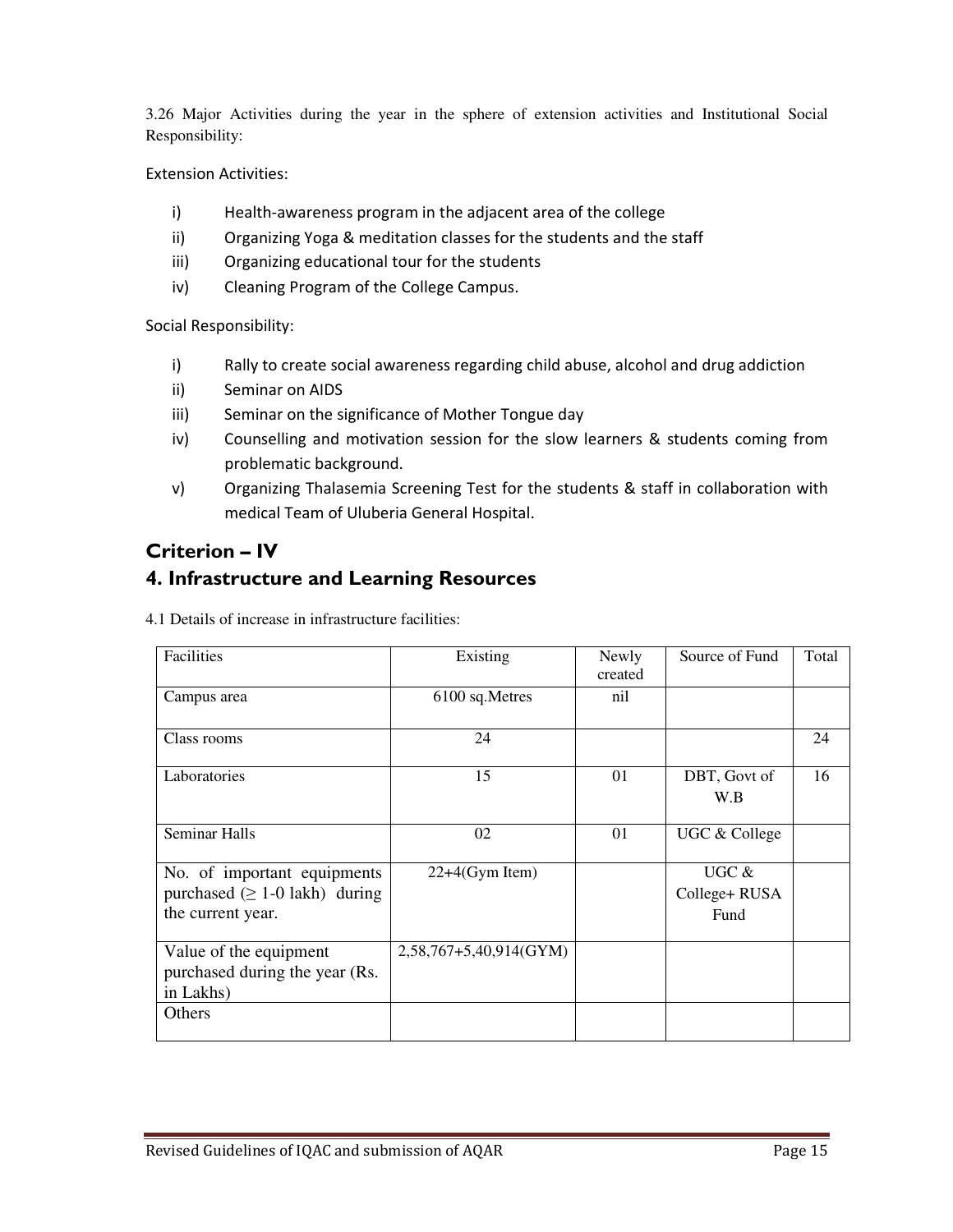4.2 Computerization of administration and library

### (A) **Computarization of Administration**

(i) Preparation of Salary Bill by KOSA software introduced by W.B. Govt. and payment through E-pradan.

(ii) Online Admission and Registration as well as online payment to the bank.

(iii) Students' Data-base regarding admission, result etc.

(iv) Sending information to faculty members and students through mass SMS.

### **(B) Computerization of Library**

(i) Introduced ENLIST since 2012 for online search for E-journal.

(ii) Introduced OPAC (Online Public Access Catalouge) since 2014 January.

4.3 Library services:

|                         | Existing |           |         | Newly added | Total |           |  |
|-------------------------|----------|-----------|---------|-------------|-------|-----------|--|
|                         | No.      | Value     | No.     | Value       | No.   | Value     |  |
| <b>Text Books</b>       | 11,777   | Rs.17,34, | 522 in  | Rs.         | 12299 | Rs.       |  |
|                         | (since   | 141       | 2015-16 | 1,37,116    |       | 18,71,257 |  |
|                         | April    |           | session |             |       |           |  |
|                         | 2000)    |           |         |             |       |           |  |
| Reference Books*        |          |           |         |             |       |           |  |
| e-Books                 |          |           |         |             |       |           |  |
| Journals                | 27       | 38,435    | 1       | 21,816      | 2     | 60,251    |  |
| e-Journals              |          |           |         |             |       |           |  |
| <b>Digital Database</b> |          |           |         |             |       |           |  |
| CD & Video              |          |           |         |             |       |           |  |
| Others (specify)        |          |           |         |             |       |           |  |

\*Only 10% books are reference books. As most of our students come from BPL class we have to purchase plenty of Text books.

4.4 Technology up gradation (overall)

|          | Total<br>Computers      | Computer<br>Labs | Internet | <b>Browsing</b><br>Centres | Computer<br>Centres | Office   | Depart-<br>ments | Others |
|----------|-------------------------|------------------|----------|----------------------------|---------------------|----------|------------------|--------|
| Existing | 48                      | 10               | 10       |                            | 08                  | 16       | 28               | 01     |
| Added    | $15 + 30$               | 04               | 17       | 01                         | $\theta$            | $\theta$ | 08               |        |
| Total    | $63+30(RU)$<br>SA Fund) | 14               | 27       | 01                         | 08                  | 16       | 36               | 01     |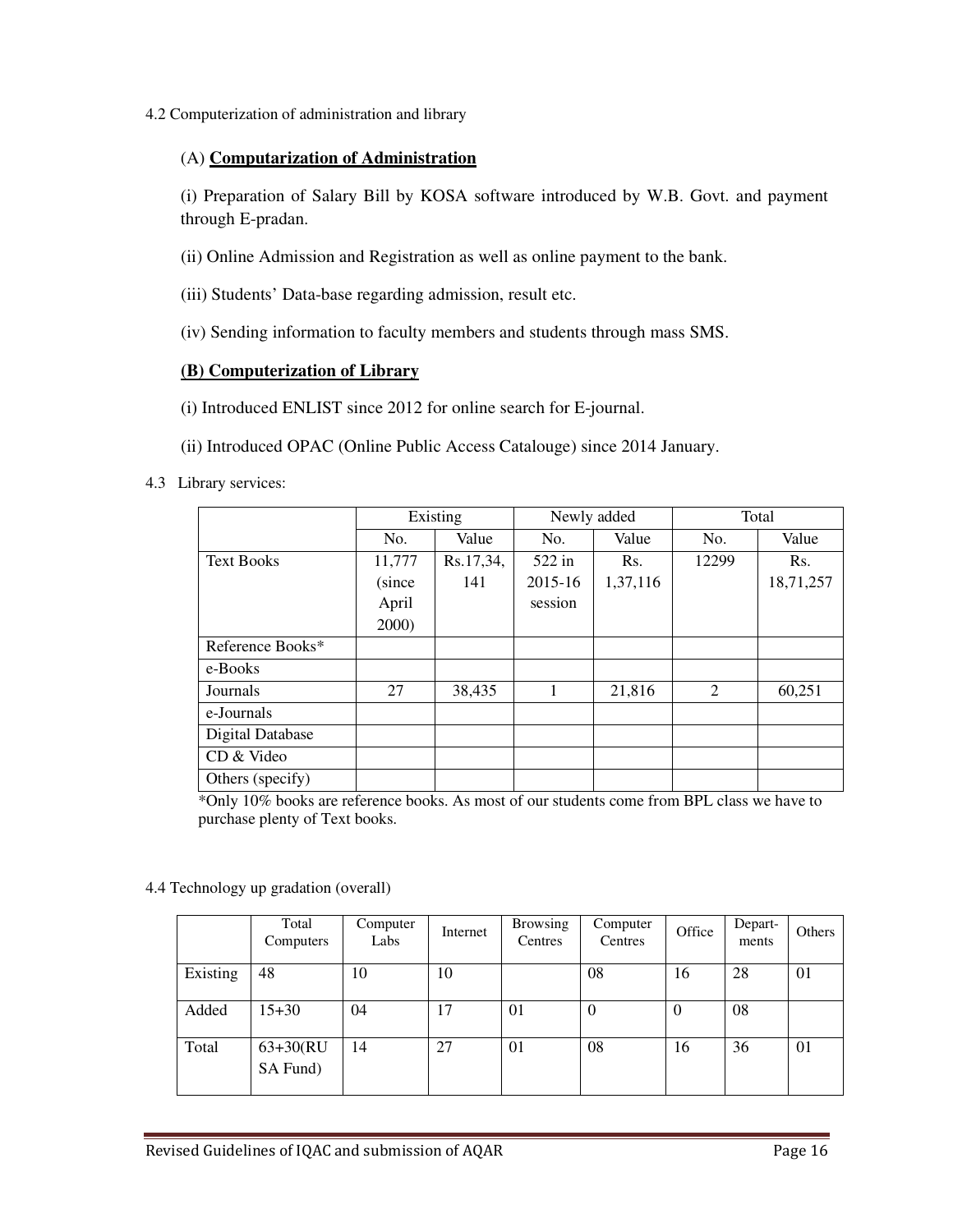4.5 Computer, Internet access, training to teachers and students and any other programme for technology upgradation (Networking, e-Governance etc.)

1) This year 27 students of our college have been given computer training by the Computer Centre inside of college campus under subsidized rate.



# Criterion – V 5. Student Support and Progression

5.1 Contribution of IQAC in enhancing awareness about Student Support Services

Awareness regarding Student Support System like, Counselling Cell, Placement Cell, Financial Aid Cell, Grievance Redress Cell etc is brought through .Department and college notice board .Display board in the Library .Mass SMS to the students .Student Council and Student Forum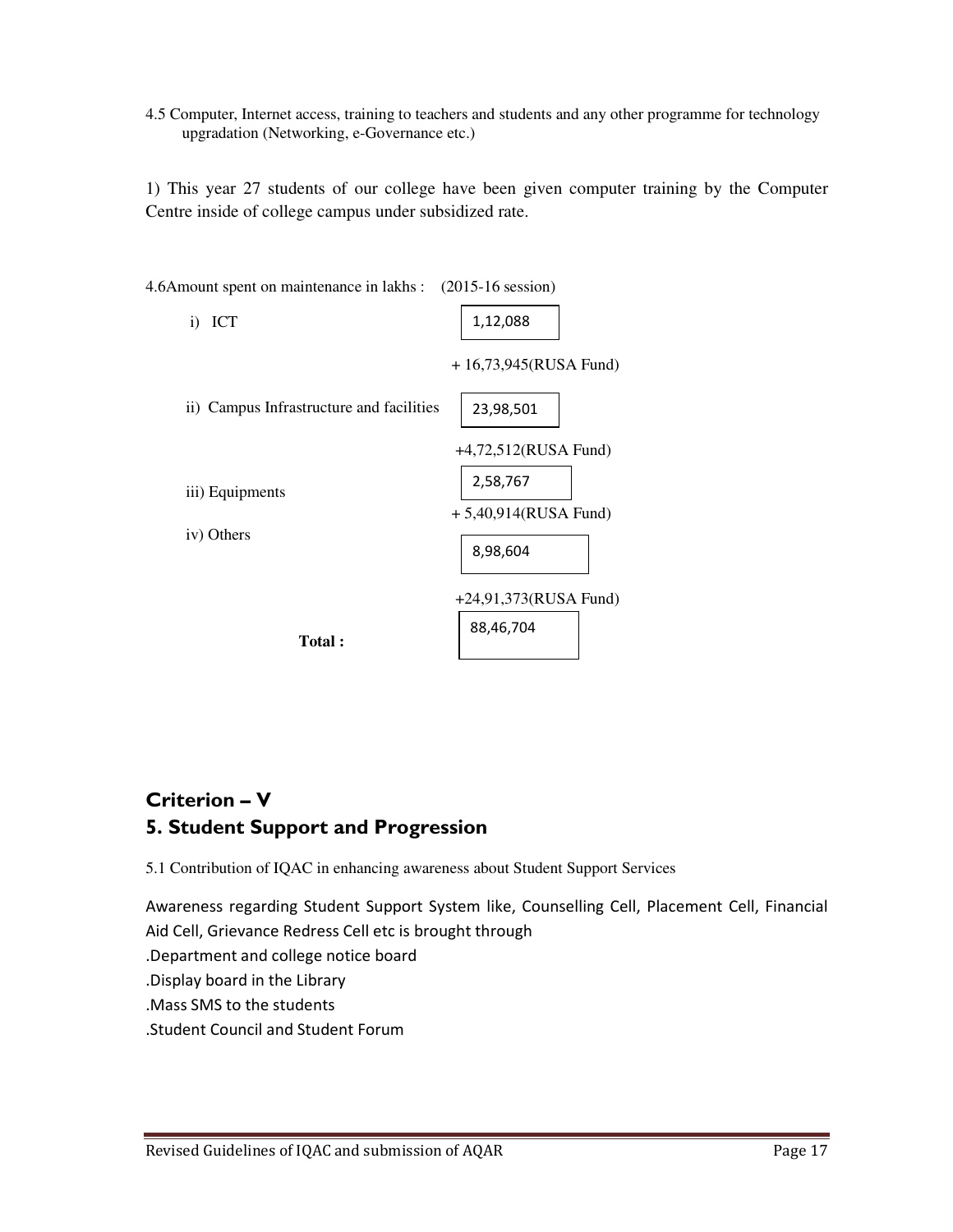5.2 Efforts made by the institution for tracking the progression

Institution tracks the progression by considering

.Feedback from students

.Yearly reports regarding the functioning of the cells providing student support system



| Last Year |         |    |     |                          |      |      | This Year   |     |                                                    |       |
|-----------|---------|----|-----|--------------------------|------|------|-------------|-----|----------------------------------------------------|-------|
| General   | SC      | ST | OBC | Physically<br>Challenged |      |      |             |     | Total General SC ST   OBC Physically<br>Challenged | Total |
| 5440      | 1546 11 |    | 547 | 43                       | 7587 | 5019 | 13 08<br>70 | 625 | 32                                                 | 7022  |

Demand ratio 1:5 Dropout % 3

5.4 Details of student support mechanism for coaching for competitive examinations (If any)

No. of students beneficiaries

5.5 No. of students qualified in these examinations



5.6 Details of student counselling and career guidance

There is a Counselling and Career Guidance Cell in our college. The departmental teachers also counsel their students throughout the year. Seminars are also arranged on career guidance and special training courses are arranged in collaboration with different Institutes.

#### **See Annexure : 3**

No. of students benefitted

57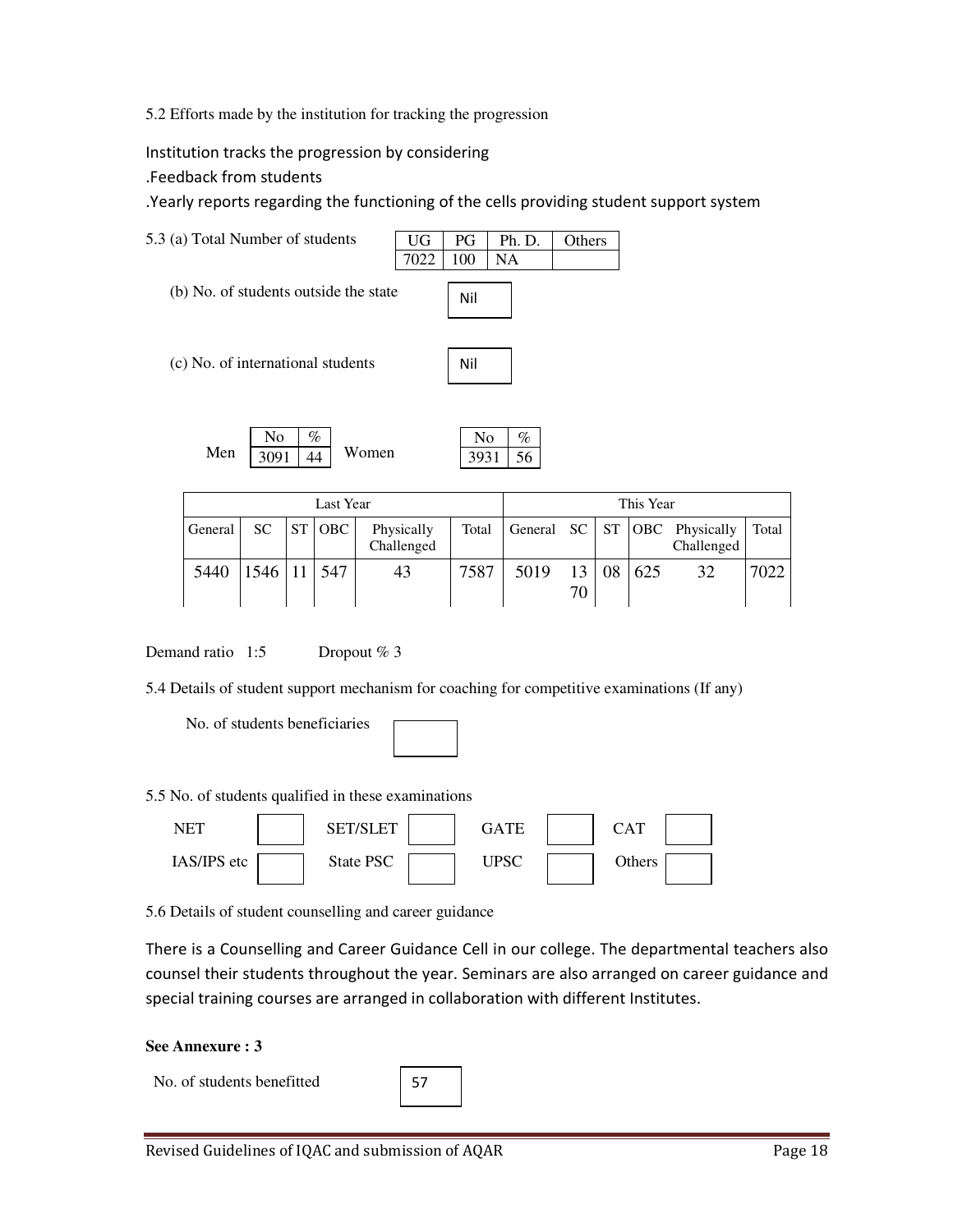5.7 Details of campus placement: Nil

| On campus                             |                                    |                                     | <b>Off Campus</b>         |
|---------------------------------------|------------------------------------|-------------------------------------|---------------------------|
| Number of<br>Organizations<br>Visited | Number of Students<br>Participated | Number of<br><b>Students Placed</b> | Number of Students Placed |
|                                       |                                    |                                     |                           |

#### 5.8 Details of gender sensitization programmes

College cannot arrange any such program this year.

### 5.9 Students Activities

5.9.1 No. of students participated in Sports, Games and other events

|       | State/ University level                                                 | 21 | National level | 4             | International level |  |
|-------|-------------------------------------------------------------------------|----|----------------|---------------|---------------------|--|
|       | No. of students participated in cultural events                         |    |                |               |                     |  |
|       | State/ University level                                                 |    | National level |               | International level |  |
| 5.9.2 | No. of medals /awards won by students in Sports, Games and other events |    |                |               |                     |  |
|       | Sports: State/ University level                                         | 5  | National level | $\mathcal{P}$ | International level |  |
|       | Cultural: State/ University level                                       |    | National level |               | International level |  |

#### 5.10 Scholarships and Financial Support

|                                                                                           | Number of<br>students | Amount   |
|-------------------------------------------------------------------------------------------|-----------------------|----------|
| Financial support from institution                                                        | 642                   | 2,61,712 |
| Financial support from government                                                         | 1171                  | *        |
| Financial support from other sources                                                      |                       |          |
| <b>Number</b><br>received<br>students<br>of<br>who<br>International/National recognitions |                       |          |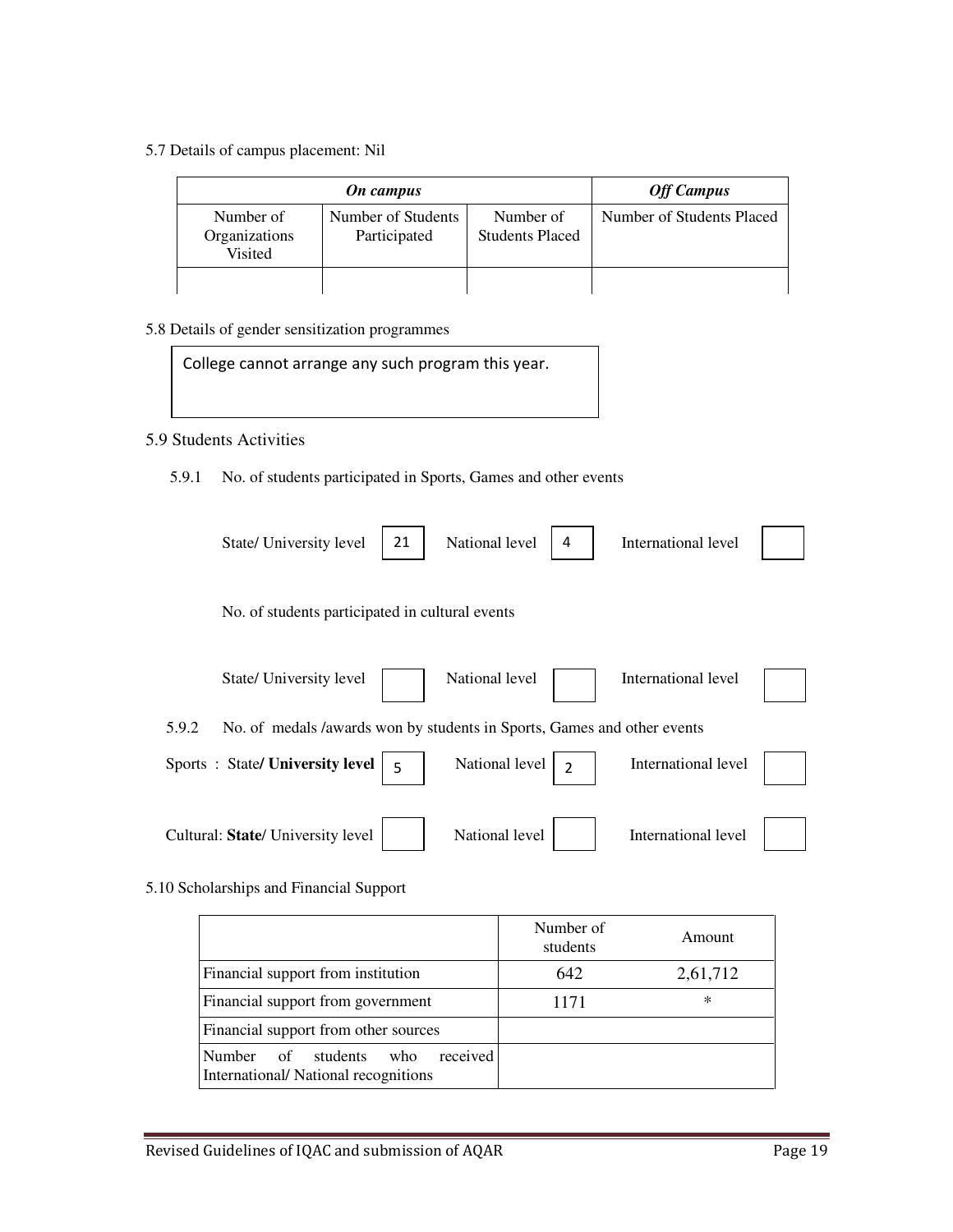\* Total amount cannot be mentioned as the amount is directly credited to the students' individual Bank Account through NEFT.

|       | 5.11 Student organised / initiatives                   |                              |                     |  |
|-------|--------------------------------------------------------|------------------------------|---------------------|--|
| Fairs | : State/ University level $\vert$                      | $\mid$ National level $\mid$ | International level |  |
|       | Exhibition: State/ University level     National level |                              | International level |  |

The Students' Union takes initiatives in organizing General Assemblies to commemorate special events in the college and celebration of National and Religious Festivals. It plays vital role in conducting various cultural and talent oriented programs (Quiz, Debate, Music Competition etc). It also takes initiatives to publish college magazine where students contribute their creative writings.

05

5.12 No. of social initiatives undertaken by the students

5.13 Major grievances of students (if any) redressed:

The basic amenities were improved as per request of the students which includes more toilets for boy students, improved canteen facilities and space for cycle stand. A Lady attendant has been appointed in the staff room to redress the grievance of the teachers.

# Criterion – VI

# 6. Governance, Leadership and Management

6.1 State the Vision and Mission of the institution

 The vision of this institute is to excel in academic arena and enlighten the students to face the challenges of the ever changing world.

The mission of the Institute is to strive to redefine the general education relevant to society's emerging needs and teach its future citizen regarding the spirit of national integrity, a vital ingredient for the development of our beloved country.

6.2 Does the Institution has a management Information System : Yes

Already existing Information System is upgraded and MIS system is established in the college for better performance.

6.3 Quality improvement strategies adopted by the institution for each of the following:

6.3.1 Curriculum Development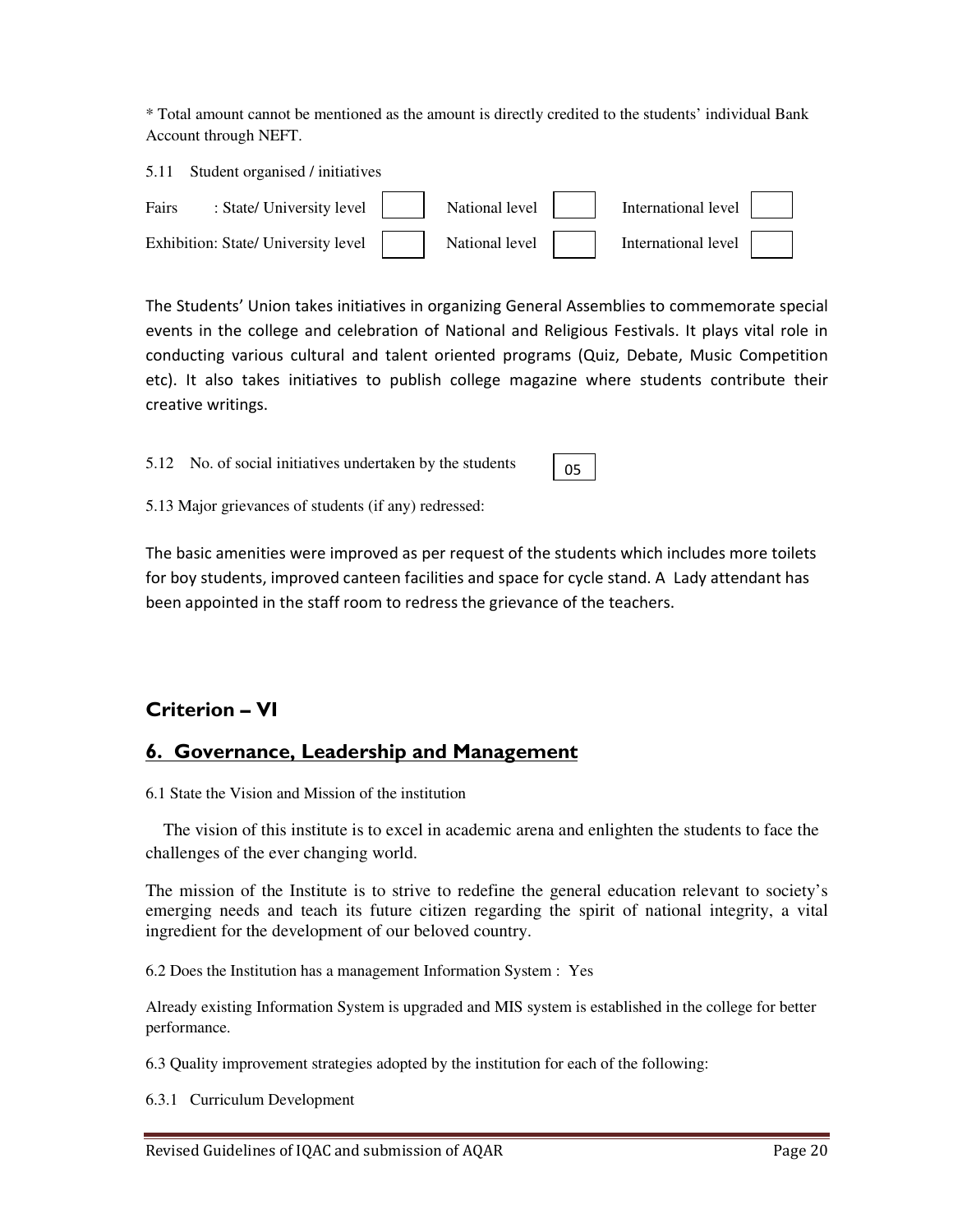We have no scope for curriculum development except the suggestions given by some faculty members participating in the meetings conducted by the Mother University.

#### 6.3.2 Teaching and Learning

Quality improvement in teaching learning process is made by constant monitoring through Academic Subcommittee and IQAC.

#### 6.3.3 Examination and Evaluation

Final year exam is conducted by the university .Besides pre-final tests, college takes mid-term tests and class tests. Surprise tests are also taken. A full -fledged examination team has been constituted in this academic year to supervise over the Examinations (both College & University) to carry on the job smoothly.

#### 6.3.4 Research and Development

Ours is an undergraduate institution so there is no scope for engaging students in research work but the faculty members try to coach the students of Honours departments in such a way so that they can be oriented towards research activities. Some of our faculty members act as research guides. We have set up a Research Laboratory under BOOST in Collaboration with 'S.N.Bose Institute: Centre for Basic sciences".

#### 6.3.5 Library, ICT and physical infrastructure / instrumentation

 College Introduced Wi-Fi connection in this year. Open access system in the Library has been introduced from January 2014. This year we have introduced Security Control Machine (Century Eas Rx & Tx Dual Antena) in the Library

#### 6.3.6 Human Resource Management

 College Organizes skill oriented programmes, workshops, seminars in-campus and off-campus interviews for students.

#### 6.3.7 Faculty and Staff recruitment

 College cannot recruit Faculty and Staff in substsntative post but guest faculty and casual staff or staff on daily wage basis is appointed by the college according to the need. This year one casual staff and two staffs on daily wage basis have been recruited by the college.

#### 6.3.8 Industry Interaction / Collaboration

In this Academic year we could not make collaboration with any Industrial company.

#### 6.3.9 Admission of Students

 College strictly adheres to the norms of the State Government and Calcutta University. Online Admission Process has been introduced from the Academic year 2013-14. This year on-line Admission Process is introduced in B.Ed. Course also.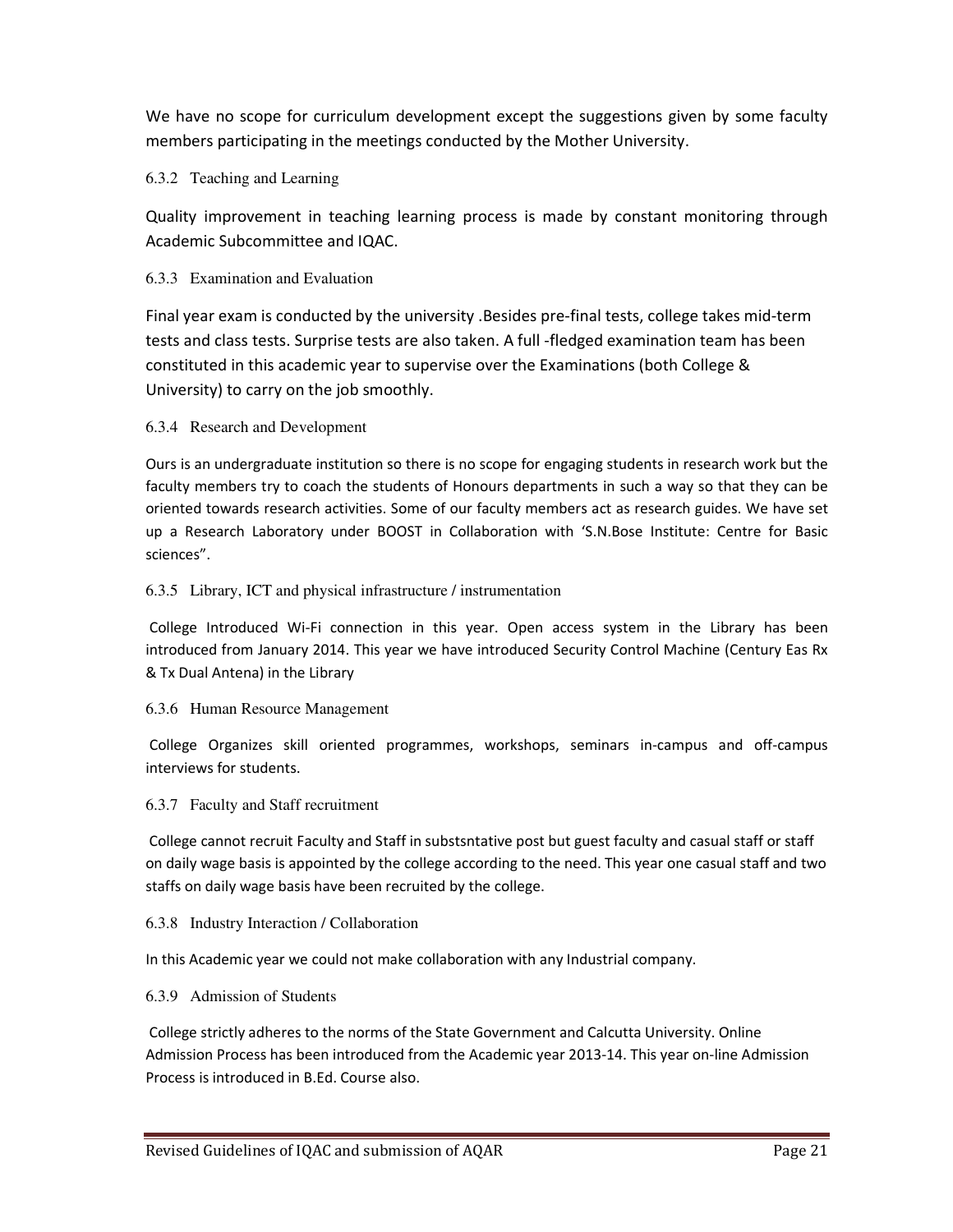6.4 Welfare schemes

Teaching – one day outing for staff sponsored by management

Non-teaching – loan facility, one day outing for staff sponsored by management

Students – Book Bank, financial support to deserving students, counselling, celebrations of Teachers' Day and children Day, celebration for good performances of the students in Final Exam, Thalasemia Screening Test for staff and students.

| 6.5 Total corpus fund generated                  | <b>NIL</b> |     |    |
|--------------------------------------------------|------------|-----|----|
| 6.6 Whether annual financial audit has been done |            | Yes | No |

6.7 Whether Academic and Administrative Audit (AAA) has been done?

| Audit Type     | External |            |        |           | Internal |  |
|----------------|----------|------------|--------|-----------|----------|--|
|                | Yes/No   | Agency     | Yes/No | Authority |          |  |
| Academic       | No       |            | Yes    | GВ        |          |  |
| Administrative | yes      | State Gov. | Yes    | GB        |          |  |

6.8 Does the University/ Autonomous College declares results within 30 days? NA

For UG Programmes Yes

|--|--|

For PG Programmes Yes No

6.9 What efforts are made by the University/ Autonomous College for Examination Reforms?

NA

6.10 What efforts are made by the University to promote autonomy in the affiliated/constituent colleges?

NA

6.11 Activities and support from the Alumni Association

 Every year in collaboration with Alumni Association College organizes prize distribution ceremony for appreciating and encouraging the academic excellence of the students in their university exams. Some of the alumni of our college have contributed lump some money for giving financial support to the meritorious but financially weak students. Besides these, college exploits the expertise of some of its alumni in different fields.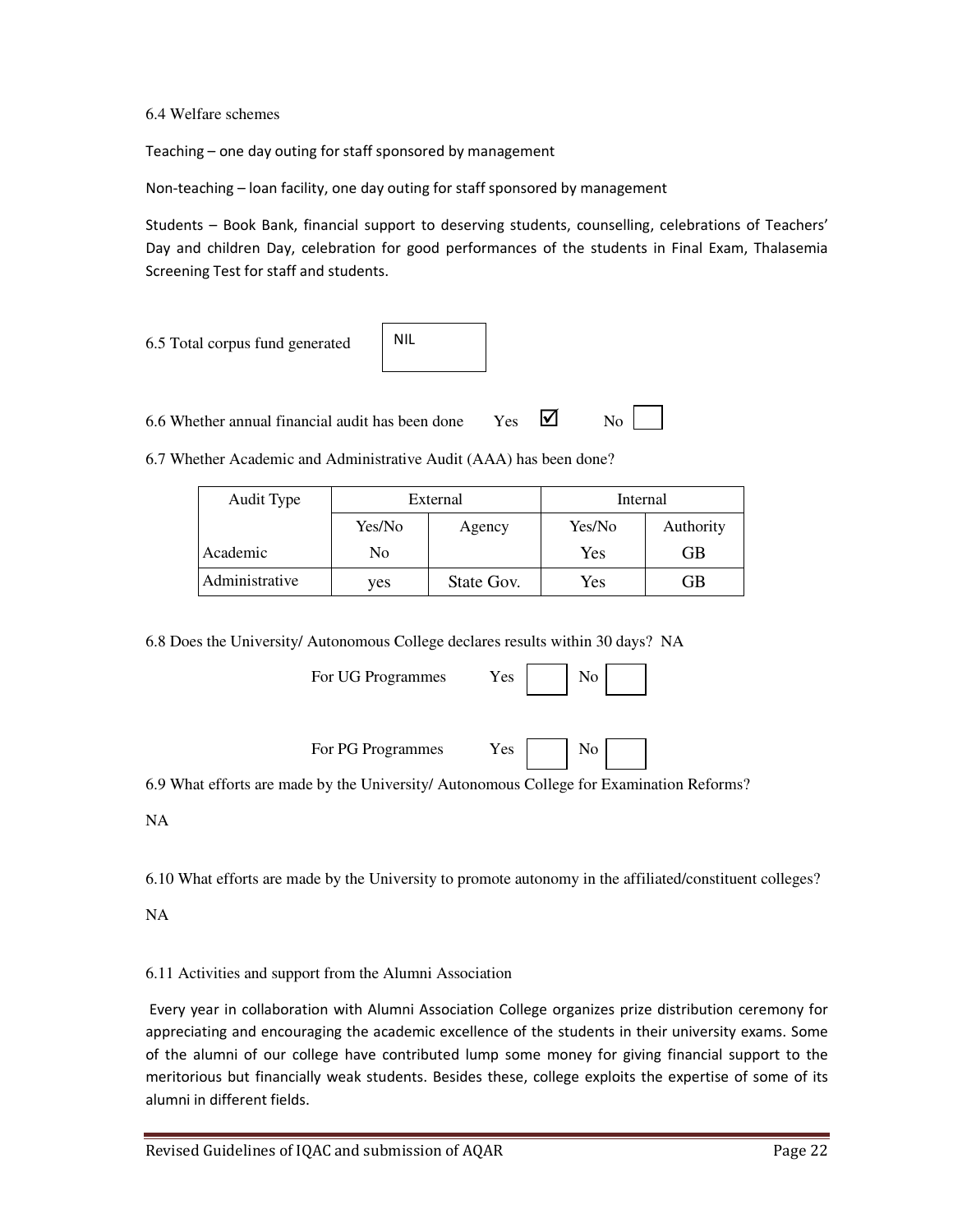#### 6.12 Activities and support from the Parent – Teacher Association

We have no formal parent teacher association but every year IQAC arranges guardians' meeting to collect feedback from them in academic as well as in other spheres for the benefit of the institution.

6.13 Development programmes for support staff: Nil

6.14 Initiatives taken by the institution to make the campus eco-friendly

We have already installed Green Generator. We have also installed Water Harvesting System. In this academic year we have installed solar panel in collaboration with the Department of Power and Non-Conventional Energy Sources, Govt. of West Bengal.

### Criterion – VII

# 7. Innovations and Best Practices

7.1 Innovations introduced during this academic year which have created a positive impact on the functioning of the institution. Give details.

This year college administration has introduced a new system in the process of controlling both the college as well as the university exams. A central committee has been formed which supervises on all the activities concerning examinations and to assist this committee some faculty members and nonteaching staff are entrusted with responsibilities to carry on the program smoothly. It has created a positive impact on the functioning of the institution.

7.2 Provide the Action Taken Report (ATR) based on the plan of action decided upon at the beginning of the year

The staff council (Principal, HODs, IQAC Team) conducted meeting to review the proposed annual plan for the previous year. Also Proposals are made regarding the annual plan for the new Academic Year 2016—17.

7.3 Give two Best Practices of the institution

i. Yoga classes for students and staff are arranged on regular basis.

 ii. Karate has been introduced in our institution where the students especially the girl students are very much interested.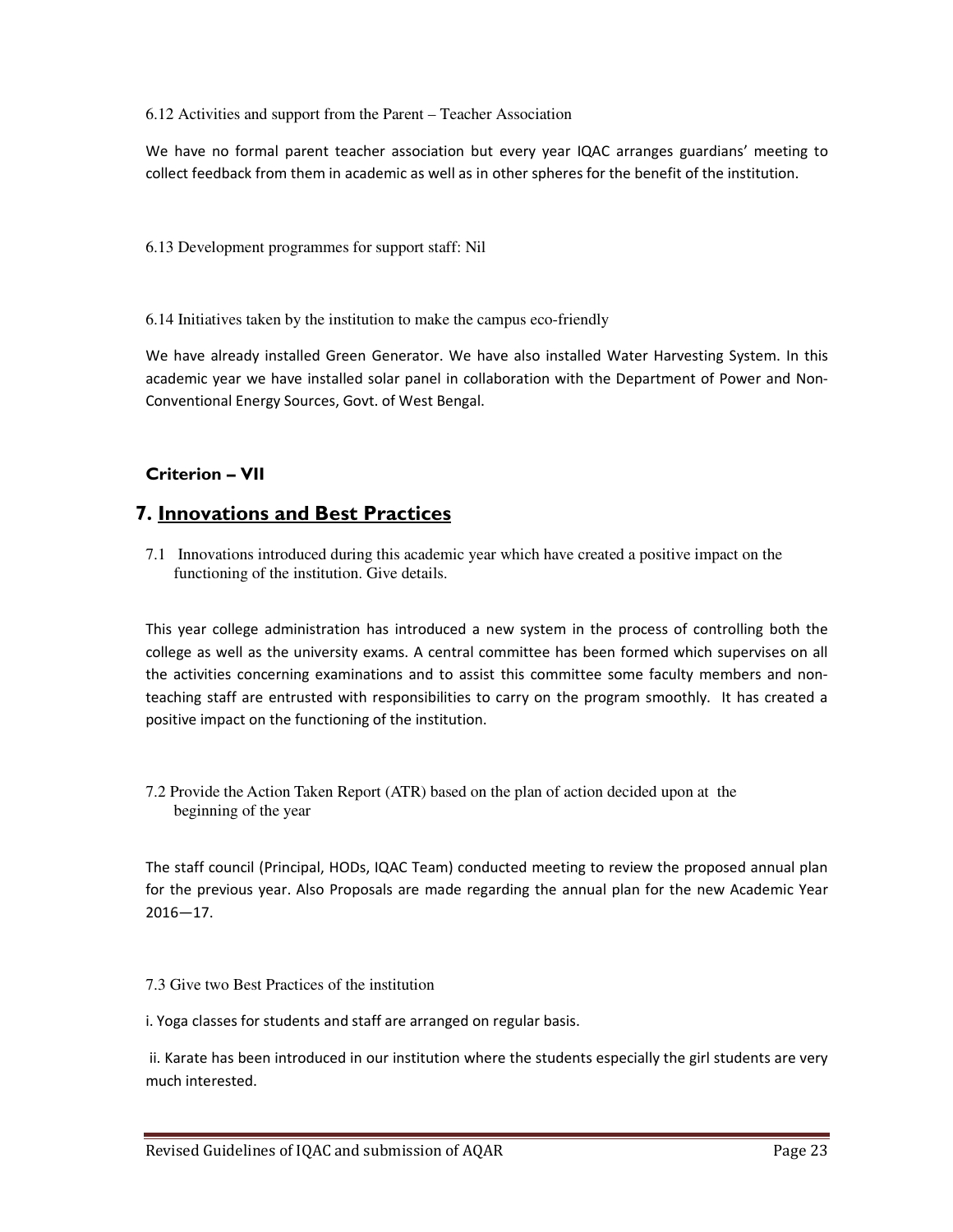- 7.4 Contribution to environmental awareness / protection
- . i. Environmental Studies A Compulsory Course for all students
	- ii. Plastic free campus and adjacent area of the college.
	- iii. Green and clean campus.
	- iv. Installation of Solar Panel in our Campus.

7.5 Whether environmental audit was conducted? Yes **No**

7.6 Any other relevant information the institution wishes to add. (for example SWOT Analysis)

Due to the concerned involvement of the Governing Body President and the Head of the institution a positive environment has been created in the college which enables to inspire the students, their guardians and the teaching and non-teaching staff.

#### 8. Plans of institution for next year

- i. Renovation and up gradation of existing facilities
- ii. Introduction of skill development project
- iii. Bringing new research project under BOOST involving students.

Aditi Bhattacharya

*Name : Dr. Aditi Bhattacharya Name : Dr. Debasish Pal* 

Deleavish Pal

*Signature of the Coordinator, IQAC Signature of the Chairperson, IQAC* 

*\_\_\_\_\_\_\_\*\*\*\_\_\_\_\_\_\_* 

*\_\_\_\_\_\_\_\_\_\_\_\_\_\_\_\_\_\_\_\_\_\_\_\_\_\_\_\_\_\_\_ \_\_\_\_\_\_\_\_\_\_\_\_\_\_\_\_\_\_\_\_\_\_\_\_\_\_\_\_\_\_\_*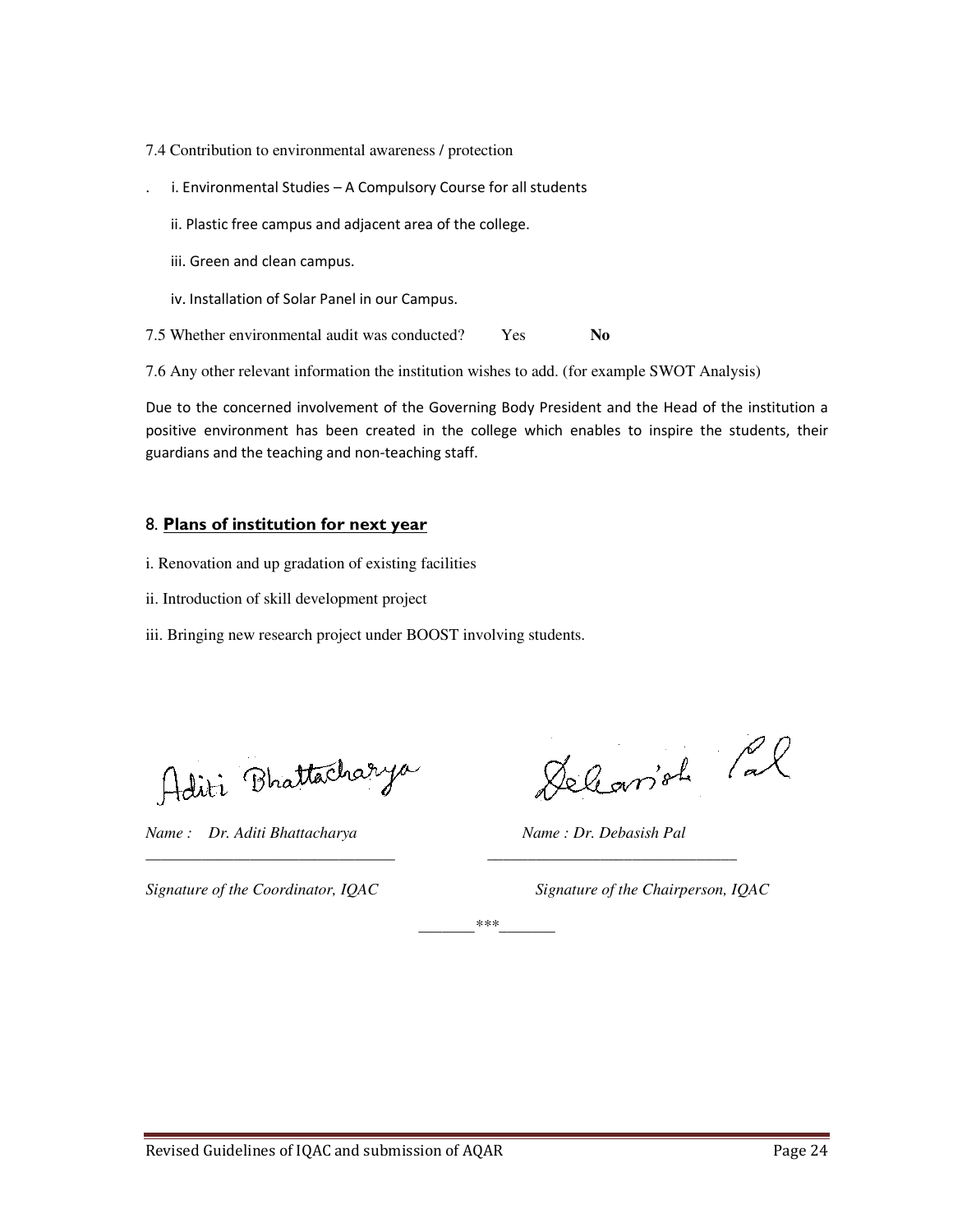# **Annexure-1**

# **Publications in International Journal**

### **Dr. Tapas Kumar Samanta, Dept. of Mathematics**

### **Published in 2016**

- **1.** *Coupled fixed point theorems in partially ordered non Archimedean complete fuzzy metric spaces*, S Mohinta, **TK Samanta**, Annals of Fuzzy Mathematics and Informatics 11 (5), 829 – 840
- **2.** *Soft Group Based on Soft Elements,* J Ghosh, D Mandal, **T. K. Samanta**, Jordan Journal of Mathematics and Statistics  $(JJMS)$  9 (2), 141 – 159
- **3.** *Stability of a quadratic functional equation in intuitionistic fuzzy Banach spaces*, P Mondal, NC Kayal, **TK Samanta**, Journal of New Result in Science 10, 52 – 59
- **4.** Some Properties of Vector Sum and Scalar Multiplication of Soft Sets Over a Linear Space, Sanjay Roy, **T. K. Samanta**, accepted on 7 March 2016 in *Annals of Fuzzy Mathematics and Informatics.*
- **5.** *Stability of the functional equation in fuzzy Banach spaces*, Pratap Mondal, Nabin Chandra Kayal, **T. K. Samanta,** *Journal of New Theory*, Vol. 10, 2016, pp – 30 – 38, http://www.newtheory.org, ISSN: 2149-1402.
- **6.** *Convex Soft Set*, Sanjay Roy, **T.K. Samanta**, *Pure and Applied Mathematics Letters*, Vol. 2016, pp 1-7, http://www.pamletters.org, ISSN: 2349-4956.
- **7.** *Soft set functions and soft set groups*, Jayanta Ghosh, **T.K. Samanta**, *Pure and Applied Mathematics Letters*, Vol. 2016, pp 8-14, http://www.pamletters.org, ISSN: 2349-4956.

# **Published in 2015**

- **1.** *Balanced and Absorbing Soft Sets*, Sanjay Roy and **T. K. Samanta**, *Journal of New Results in Science*, Vol. 8, (2015), 36 – 46. http://jnrs.gop.edu.tr ISSN: 1304-7981
- **2.** *A few remarks on fuzzy soft continuous functions in fuzzy soft topological spaces*, Sanjay Roy and **T. K. Samanta,** *Journal of New Theory*, Vol. 3, (2015), 02 – 09. http://www.newtheory.org ISSN: 2149-1402
- **3.** *An Introduction to Fuzzy Soft Graph*, Sumit Mohinta and **T. K. Samanta**, *Mathematica Moravica* Vol. 19-2 (2015), 35–48. www.moravica.ftn.kg.ac.rs ISSN 1450 – 5932.
- **4.** *Fzzy Soft Set Preference Relation*, Jayanta Ghosh and **T. K. Samanta**, *Journal of New Theory*, Vol. 6, (2015), 01 – 19. http://www.newtheory.org ISSN: 2149-1402.
- **5.** *Intuitionistic fuzzy stability of a quadratic functional equation*, Nabin Chandra Kayal, Pratap Mondal , **T. K. Samanta**, Tbilisi Mathematical Journal 8(2) (2015), pp. 139-147, ISSN (Online) 1512-0139, http://www.degruyter.com/view/j/tmj.
- **6.** A Comparison of Various Types of Soft Compatible Maps and Common Fixed Point Theorem – I, Sumit Mohinta and **T. K. Samanta**, Journal Of The International Mathematical Virtual Institute ISSN (p) 2303-4866, ISSN (o) 2303-4947 www.imvibl.org, Vol.  $5(2015)$ , pp  $-19-36$ .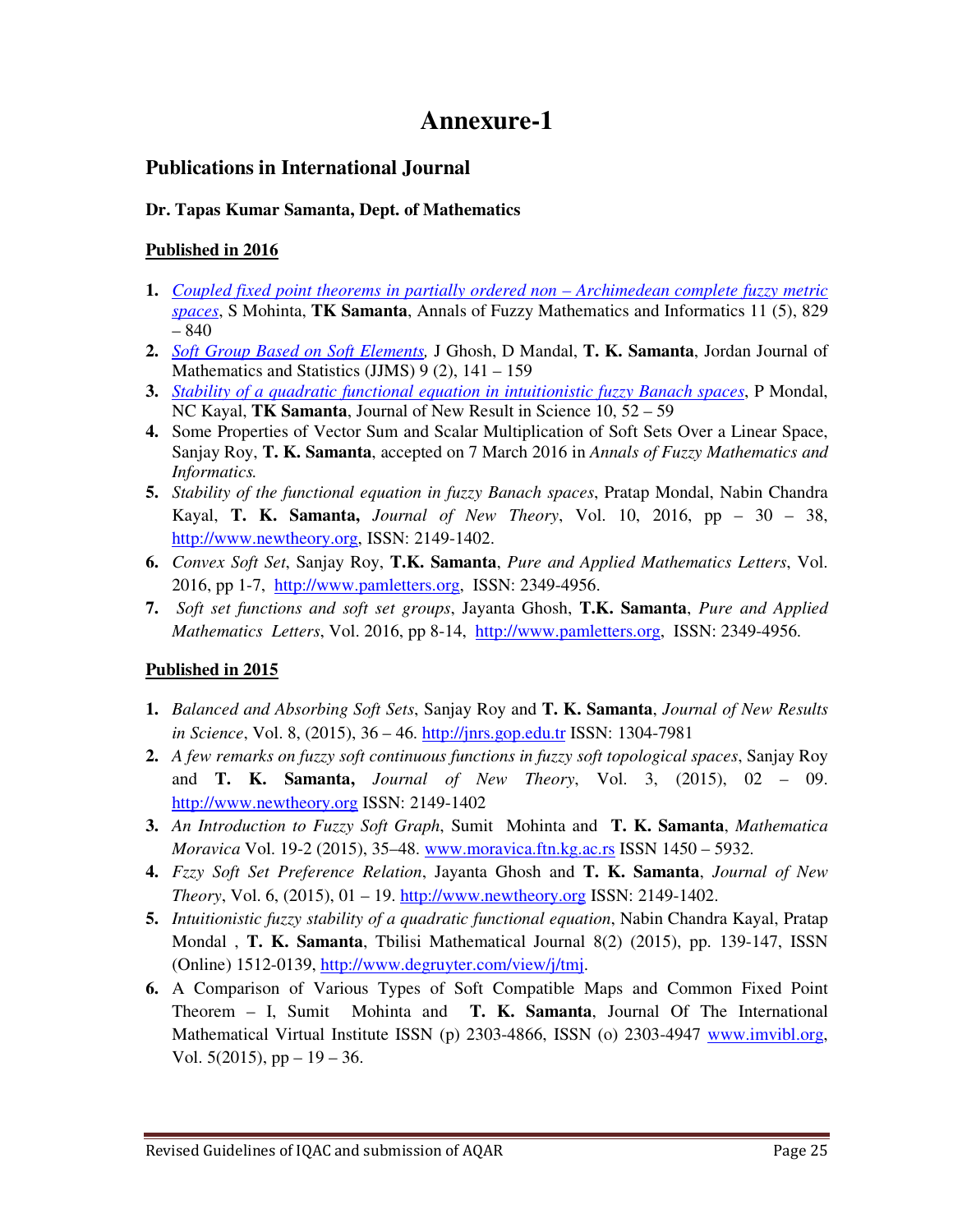- **7.** A comparison of various type of soft compatible maps and common fixed point theorem II, Sumit Mohinta and **T. K. Samanta**, *International Journal on Cybernetics & Informatics (IJCI)* Vol. 4, No. 5, October 2015, pp – 1 – 18.
- **8.** On the stability of a Pexiderized functional equation in intuitionistic fuzzy Banach spaces, Nabin Chandra Kayal, Pratap Mondal , **T. K. Samanta**, *Applications and Applied Mathematics*: An International Journal (AAM), ISSN: 1932-9466, Vol. 10, Issue 2 (December 2015), pp. 783 – 794. http://www.pvamu.edu/aam
- **9.** The stability of Pexider type functional equation in intuitionistic fuzzy Banach spaces via fixed point technique, Pratap Mondal, Nabin Chandra Kayal, **T. K. Samanta**, *Journal of Hyperstructures* Vol. 4, No. 1, (2015), pp – 37 – 49. ISSN: 2322-1666 print/2251-8436, http://www.jhs-uma.com/index.php/JHSMS

# **Sanjay Roy, Dept. of Mathematics**

- 1. Some Properties of Vector Sum and Scalar Multiplication of Soft Sets Over a Linear Space, **Sanjay Roy**, T. K. Samanta, accepted on 7 March 2016 in *Annals of Fuzzy Mathematics and Informatics.*
- 2. Convex Soft Set, **Sanjay Roy**, T. K. Samanta, *Pure and applied mathematics letters* (2016) 1-7.
- 3. *Balanced and Absorbing Soft Sets*, **Sanjay Roy**, T. K. Samanta, *Journal of New Results in Science*, Vol. 8, (2015), 36 – 46.

# **Dr. Dipak .K.Hazra, Dept of Physics**

- 1. Heterometallic Metal–Organic Frameworks That Catalyze Two Different Reactions Sequentially, Debraj Saha, **Dipak K. Hazra**, Tanmoy Maity and Subratanath Koner Inorg. Chem., 2016, 55 (12), pp 5729–5731
- 2. Two carbamate derivatives with  $Z'=2$  and 3: An interplay of strong and weak hydrogen bonds, Uday Das, Basab Chattopadhyay, **Dipak K. Hazra**, Vommina V. Sureshbabu, Alok K. Mukherjee Journal of Molecular Structure, 1122 (2016) 290–298.
- 3. Hydrated potassium cluster based 2d coordination polymer of  $\beta$ -[mo<sub>8</sub>o<sub>26</sub>]<sup>4</sup>: Design of a supramolecular system with two counter cations, Rajarshi Chatterjee, **Dipak K. Hazra**, Partha Sarathi Singha, B.N. SEAL JOURNAL OF SCIENCE, 3 (2015) 37-46, Issue: 1, September-2015, ISSN: 0975-5624

### **Dr. Sujay Ghosh, Dept of Political Science**

1. 'Democracy and Human Development: Recent Legislations in India', *Development Policy Review.* Vol. 34 (4, 2016): 539-561*.* **ISSN:** 1467-7679 (online). **DOI:** 10.1111/dpr.12162 (Online).

# **Dr. Rina Mondal, Dept of chemistry.**

1. Crystal Structures of Two Macrocyclic Bischalcones Possessing 26-Membered Rings, **Rina Mondal**, Nayim Sepay, Debajyoti Ghoshal, and Asok K. Mallik, Journal of Crystallography,volume 2015 (2015), Article ID 682534, 5 pages.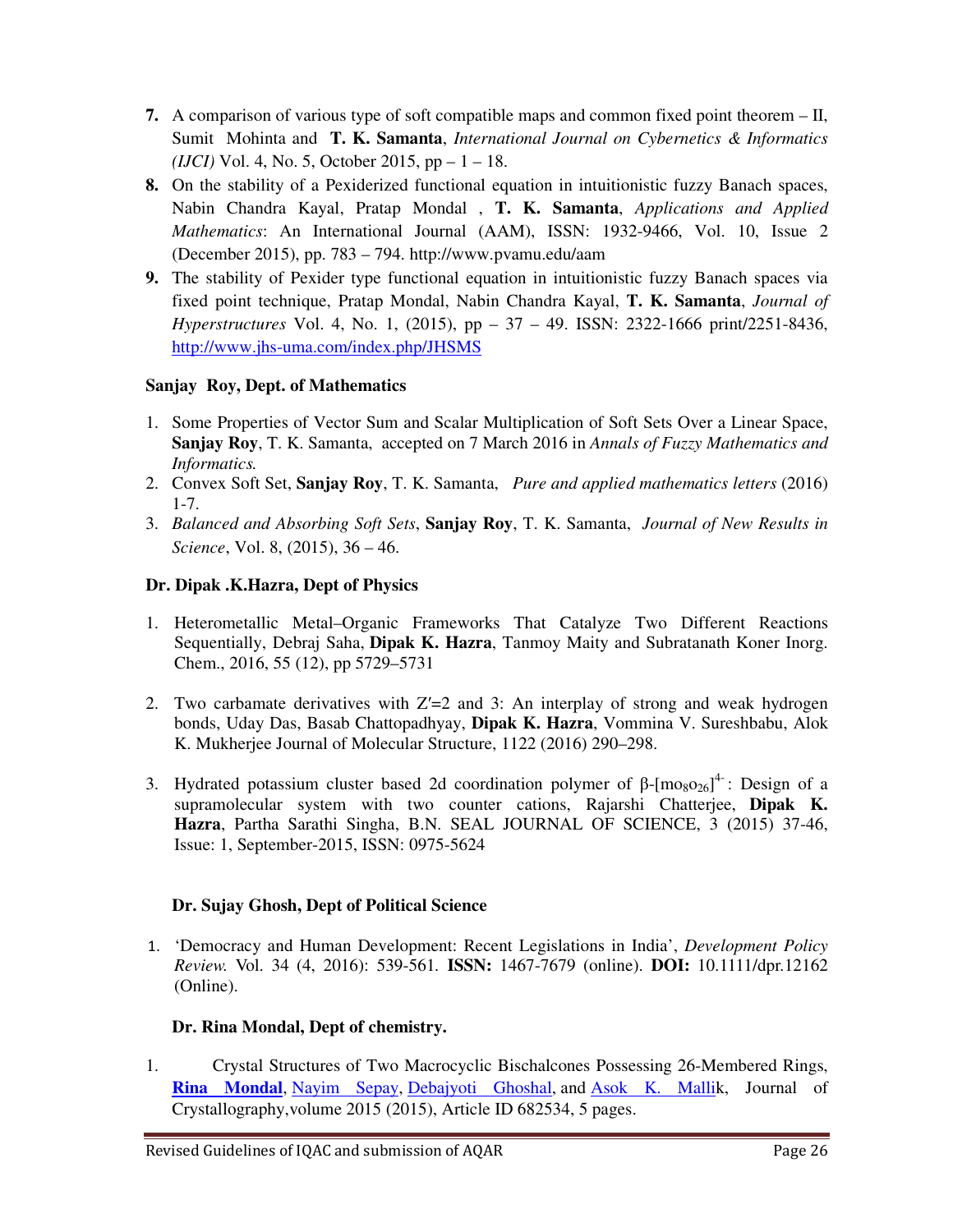# **Publication in National Journal**

#### **Dr. Sujay Ghosh, Dept of Political Science**

1. Reviving the Congress: Possible Pathways, Economic and Political Weekly, Vol. L (52, 2015): 22-25.

# **Publication in Peer Reviewed Bi-Lingual Academic Journal of Uluberia College, 'QUEST", ISSN 2319-2151,vol 10.**

- 1. **Dr. Aditi Bhattacharya, Dept of Philosophy**  Evil and Suffering: An Approach to the Problem from Different World Religions
- 2. **Dr. Momotaj Begam, Dept of Bengali**  Ponchaser Monnontorer Biporjoy O Muktir Sondhane Bangla Kobita
- 3. **Dr. Subhamay Ghosh, Dept of Bengali** Natok ' Nildarpon': songlaap
- 4. **Dr. Basanti Bhattacharya, Dept of Bengali**  Swapnomichhil
- 5. **Dr. Jayashree Sarkar, Dept of History** Ashalata Sen: The Making of a Gandhian Nationalist
- 6. **Dalia Hazra, Dept of History**  Banglar Mandir Sthapotte Chalaritir Bebohar (Saptodosh satok theke Unish satok.)
- 7. **Supriya Dhar, Dept of English** Tolstoy – A Rare Talent
- 8. **Debolina Byabortta, Dept of English**  Re-presenting 'Logo Centric' Narrative 'Discourse': Changing Poetics of Artefact(s) in the Context of Post- Changing Poetics of Artefact(s) in the Context of Post- Industrial Society in terms of 'Utility' and 'Significance'.
- 9. **Biswajit Boxi, Dept of Political cience** 'Motuya Dharmo': Somaj Songskar Andoloner Ekti Ruprekha
- 10. **Swati Sarkar, Dept of Sanskrit** Kalidas – Sahitye Shaap o Shaapmochon
- 11. **Dr. Bireswar Mukherjee**, **Dept of Chemistry** Study of the temperature dependent NMR spectroscopy  $-A$  student friendly approach
- 12. **Dr. Ratna Bandyopadhay**, **Dept of Chemistry** Is Light The Solution To Energy Problem?
- 13. **Dr. Suparna Banerjee, Dept of Chemistry** Heterogeneous Catalysis: Use of Inorganic Porous Solids
- 14. **Dr. Lina Paria, Dept of Physics**  Fuel Cells: A brief Review
- 15. **Jagabandhu Mandal & Dr. Sanjib Basu**, **Dept of Commerce** Impact of per capita Income and Educational Expenditure on Student Enrollment in Higher Education : An Empirical Study.
- 16. Asit Kr Kar, **Dept of Commerce**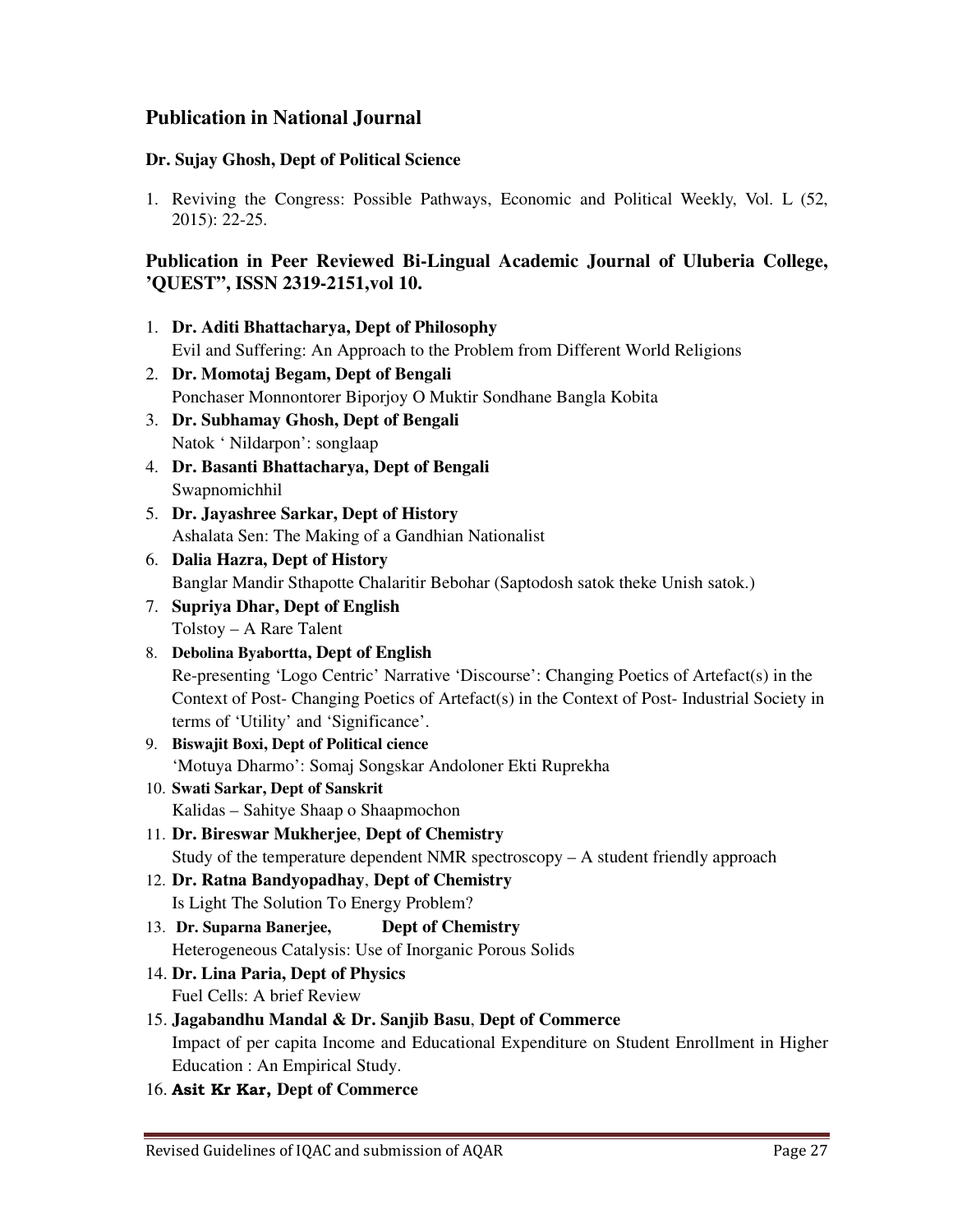Customer awareness is an effective part of customer Satisfaction:- A case study on Indian markets.

# **Publication in Seminar Proceedings**

## **Dr. Subhamay Ghosh, Dept of Bengali**

1. **Rabindra Natok: Prasongikata**, Published in 'Rabindra Natyacharcha: Samprotik Abhimukh'. Edited by Dr. Soma Bhadra Roy in 2016, ISBN-18-7864-194-1.

# **Dr. Momotaj Begam, Dept of Bengali**

- 1. **Chokher Aloi Dekhechhilam,** Published in 'Rabindra Natyacharcha: Samprotik Abhimukh'. Edited by Dr. Soma Bhadra Roy in 2016, ISBN-18-7864-194-1.
- 2. **Adwaita Sattar Adhikari Adwaita Mallobarman,** Published in 'Byanjonborno',Edited by Sandhya Chottopadhyaya in January2016, ISBN-978-93-84729-25-7.

# **Paper presented in International Seminar:**

### **Dr. Subhomoy Ghosh, Dept. of Bengali**

1. **Rabindra-kobitar Gitayan: Noirbektiker Cholachol'** paper presented in a U.G.C. sponsored International Seminar on 'Rabindra Sahityer Pathantar' organized by Centre for Studies and Research on Tagore, Rabindra Bharati University, Kolkata on 29<sup>th</sup> March, 2016.

# **Paper presented in National Seminar**

# **Dr. Dipak kumar Hazra, Dept of physics.**

1. Interplay of weak hydrogen bond in four heterocyclic compounds: a combined X-ray powder diffraction and Hirshfeld surface analysis**.** UGC sponsored National Seminar, 7-8th September, 2015, Department of Physics of Mugberia Gangadhar Mahavidyalaya, Purba Medinipur.

### **Dr. Momotaj Begam, Dept of Bengali**

- 1. **' Chokher Aloy Dekhechhilam',** Paper Presented in UGC Sponsored National Seminar on 'Rabindra Natya Charcha : Samprotik Abhimukh' Mahadevananda Mahavidyalaya on 20 – 21 August, 2015.
- 2. **'Dwijendralaler Natoke Swadeshikata',** Paper Presented in UGC Sponsored National Seminar on 'Unishsatakiya Swadesh Chetanar Prekshite Dwijendralaler Natya Bhabna' organised by Dept of Bengali, Serampore Girls' College, on  $11<sup>th</sup>$  &  $12<sup>th</sup>$  August, 2015.
- 3. **'Adhunik Bangla Kobitai Durbhiksho O Monwontorer Probhab'** Paper Presented in UGC Sponsored National Seminar on 'Bisher Kabita : O Oitihya Uttaradhikar organised by Dept of Bengali, Manbhum Mahavidyalaya on 30th September  $\& 1<sup>st</sup>$  October, 2015.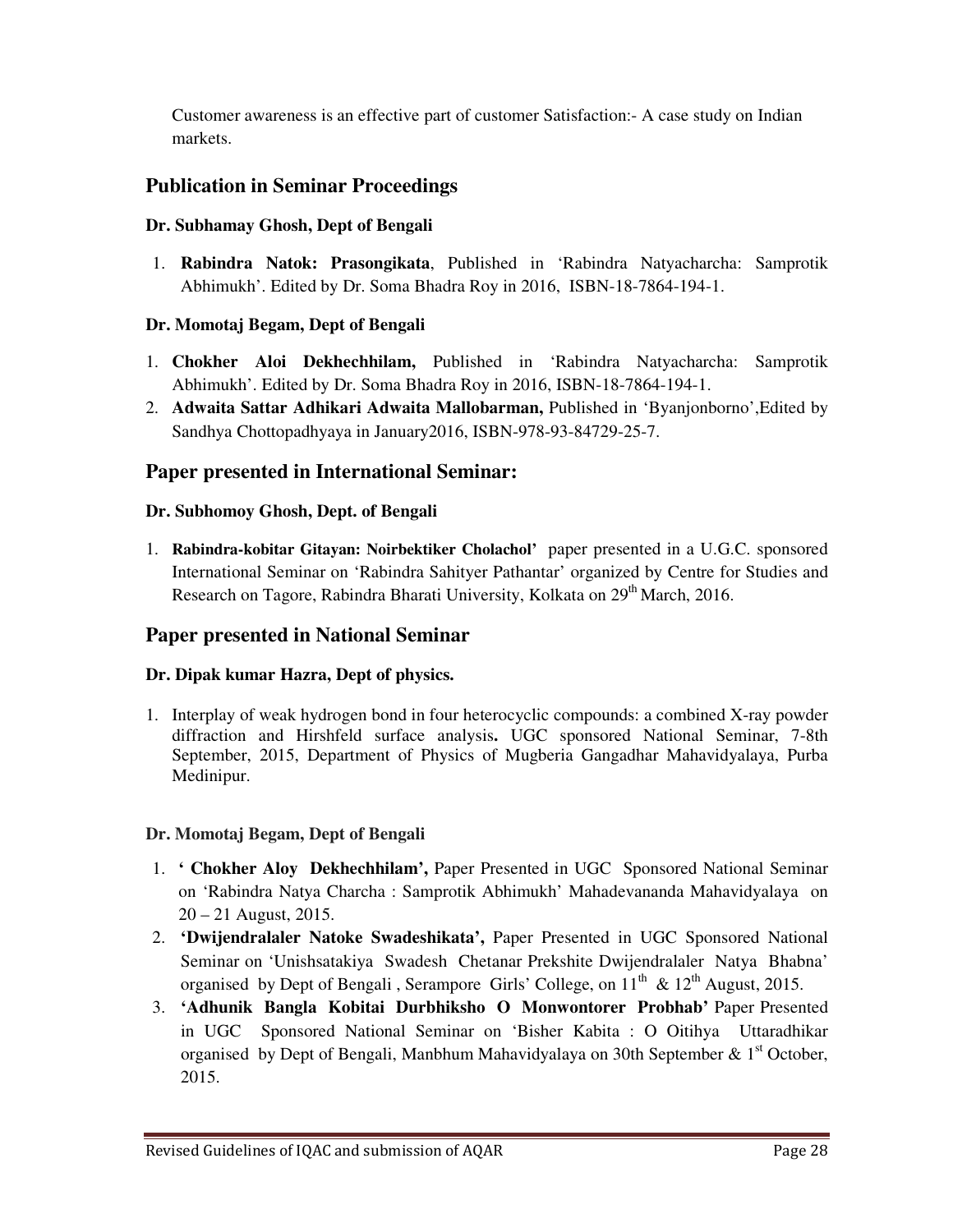4. **' Prathom Biswajuddho : Bangla Kobitai Probhab'** Paper Presented in UGC Sponsored National Seminar on ' Prothom Biswojuddher Aksho Bochhor: Itihas O Sahitte' on  $15^{th}$  – 16<sup>th</sup> March, 2016, organised by Dept of Bengali, Manbhum Mahavidyalaya.

### **Dr. Subhomoy Ghosh, Dept. of Bengali**

- 1. **'Rabindra-gane Abhisar Vabna'** paper presented in a State Level Seminar on 'Rabindranath: Vabnar Baichitrye' organized by Centre for Studies and Research on Tagore, Rabimdra Bharati University, Kolkata on 29<sup>th</sup> April, 2016.
- 2. **Rabindra Natok: Prasongikota'** paper presented in a U.G.C. sponsored National Seminar on 'Rabindra –Natyochorcha: Samprotik Avimukh' organized by Mahadevananda Mahabidyalaya, Barrackpore, North 24 pgs on  $20^{th}$  &  $21^{st}$  August, 2015.

# **Lecture delivered in Institutional seminar**

### **Dr. Sujay Ghosh, Dept of Political Science**

1. Delivered "Invited Lecture" in the Department of Political Science, Government Degree College, Dantan, Paschim Medinipur on  $12<sup>th</sup>$  March 2016, on the **Right to Information in India**.

# **Publication of Articles in Books**

### **Dr. Dipak K. Hazra, Dept of Physics.**

1. **"**Interplay of weak hydrogen bond in four heterocyclic compounds: a combined X-ray powder diffraction and Hirshfeld surface analysis". *pp. 64-79*, in *"The Importance of Intermolecular Interactions in Solid-State X-Ray Crystal Structures"***,** Editor: S. Seth, New Academic Publishers, New Delhi. 2016.

### **Dr. Sujay Ghosh, Dept of Political Science**

1. 'Democracy and the Idea of Social Solidarity', in Debasish Nandy and Debashish Mitra (eds.) *South Asia and Democracy: Contextualising Issues & Institutions* (New Delhi: Kunal Books, 2016), pp. 489-503. **ISBN:** 978-93-82420-87-3 (print).

### **Dr. Momotaj Begam, Dept of Bengali**

1. **Kallalio Uponyas: Bibhanga Dristite** published in 'Bangla Uponyas Charcha: Oitihyo O Uttoradhikar. Edited by Debobroto Biswas, Published by 'Byanjonborno', Kolkata, in May,2016, ISBN-978-93-84729-30-1.

# **Publication of Books**

### **Dr. Momotaj Begam, Dept of Bengali**

1. **Rakomari Probandha,** Published by 'Byanjonborno', Kolkata in June,2016. ISBN-978- 93-84729-31-8.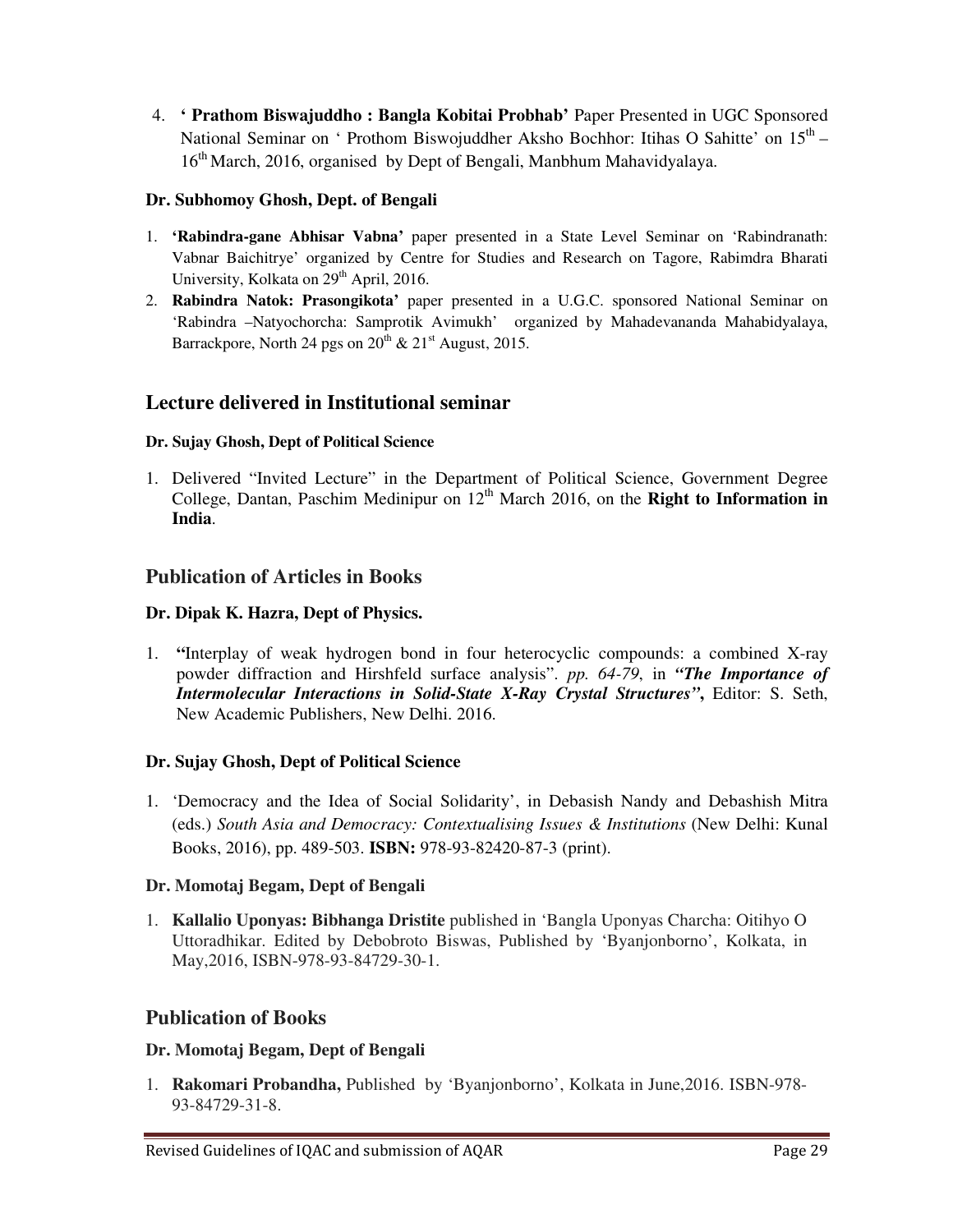# Annexure- 2

# Seminars organized

1.'Role of Nano Technology on Biological Field', Lecture delivered by Prof. Dr. Samir Kumar pal of 'Satyendranath Bose institute of Basic sciences on 29<sup>th</sup> September, 2015, Organized by Dept. of Zoology.

2.'Let Us Study Physical Chemistry', lecture delivered by Prof. Dr. Debasish Mukhopadhyaya, Dept. of Chemistry, Calcutta University on 11<sup>th</sup> December, 2015, Organized by Dept. of Chemistry.

3. 'Nyaya Theory of Negation', Lecture delivered by Dr. Joy Bhattacharya, Senior Lecturer in Indology, Ramkrishna Mission Institute, Kolkata on15th December, 2015, Organized by Dept. of Philosophy.

4.'International Mother-tongue Day', Lecture delivered by Dr. Sk. Makbul Islam, Dept of Bengali Language and Literarture, st. Pauls' College, Kolkata,on 23<sup>rd</sup> February, 2016, Organized by NSS in collaboration with Bengali Department, Uluberia College.

5. 'Health Awareness Programme for Girl Students' – Lecture delivered by Dr. Dipankar Pati, Gynecologist, on  $13<sup>th</sup>$  May, 2016, Organized by **IQAC Uluberia College in collaboration with** Indian Medical Association, Uluberia Branch.